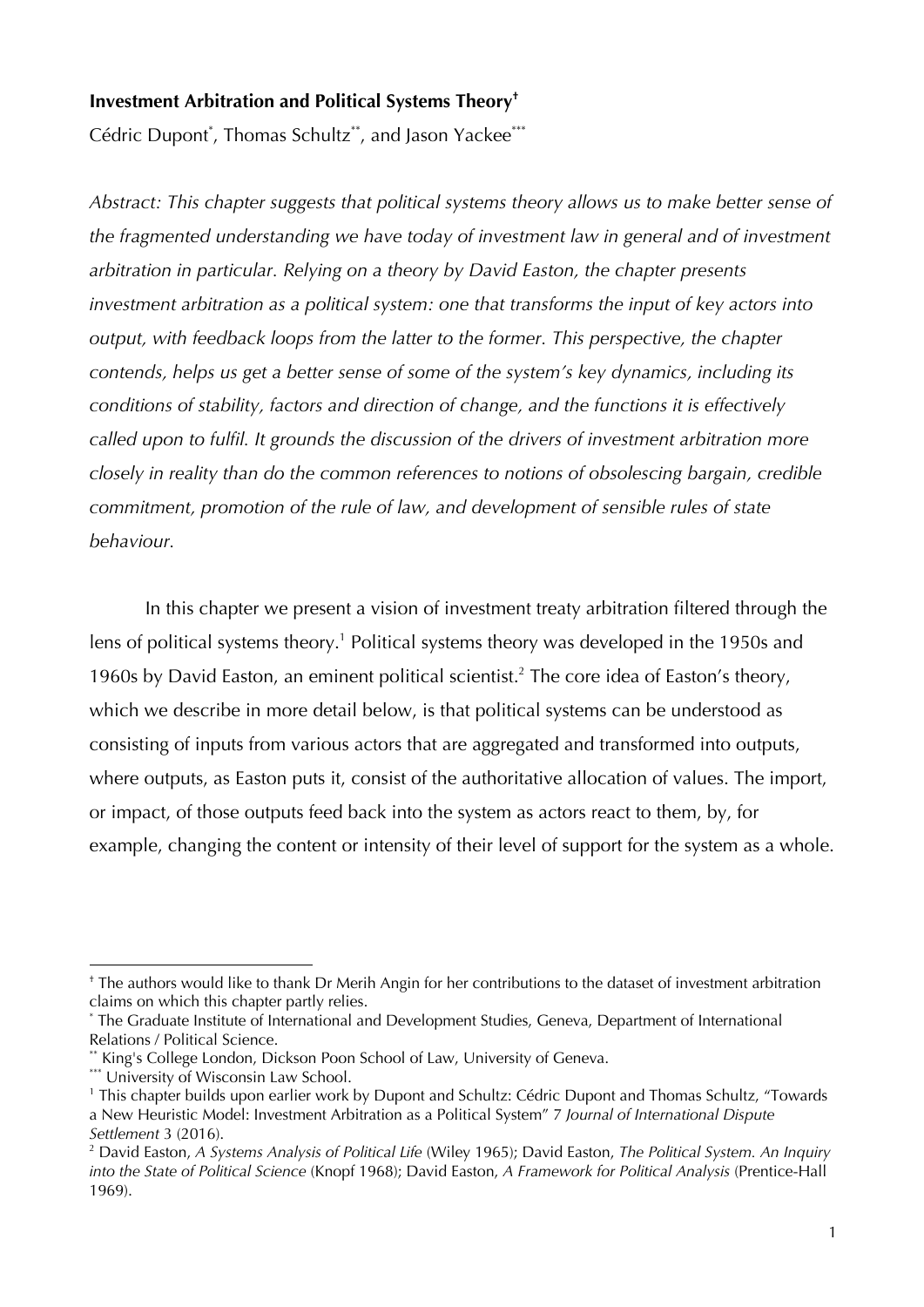Admittedly, Easton's theory was the subject of significant criticism in the  $1970s<sup>3</sup>$  and today his work is rarely cited by political scientists. Easton had the misfortune of making unwarranted grandiose claims about his theory's potential to revolutionize the discipline by transforming it into an actual "science", which would have been conducted under a unified, all-encompassing theoretical framework.<sup>4</sup> Political scientists have almost uniformly rejected these claims, and his theory clearly has failed in that regard. However, if we put this overreach aside, we think that his theory provides a valuable heuristic through which to better and more easily understand the complicated interactions that produce international investment law as we know it today. It eventually helps highlight the sources of stress that seem to be leading the system's actors to rethink whether the system should be modified or even abandoned.

Easton's model, as we present and apply it, is simple, and its vocabulary at least subconsciously familiar. But that does not mean that it is not able to show something new. As Ludwig Wittgenstein put it, "The aspects of things that are most important for us are hidden because of their simplicity and familiarity. (One is unable to notice something – because it is always before one's eyes)." The point of a heuristic model is to make familiar things unfamiliar, and thereby make them differently noticeable.|

One of the main values of adopting an Eastonian heuristic in the present context is that it serves to correct currently dominant and unduly narrow neo-functionalist understandings of international investment law. Those understandings tend to view the investment law system either through an economic or legal lens. The first understands the system to be an inevitable "equilibrium" to a prisoner's-dilemma-like game, the function of which is to resolve otherwise irresolvable problems of "obsolescing bargain" and "credible commitment". The second views the system as an inherently desirable attempt to impose the "rule of law" on investor-state relations. Either of these views can be useful in their own right, but they also suffer from limitations.

One important limitation of the first is that it exaggerates the stability of current arrangements. An important limitation of the second is that it conceals the sometimes-

<sup>&</sup>lt;sup>3</sup> See, for example, John D. Astin, "Easton I and Easton II", Western Political Quarterly, Vol. 25, No. 4 (Dec. 1972), pp. 726-737.

<sup>4</sup> Henrik P. Bang, "David Easton's Postmodern Images", Political Theory, Vol. 26, No. 3, June 1998, pp. 281- 316). There are also further controversies around Easton's work, but they do not concern us here. They are largely intra-disciplinary struggles over particular visions of political science's goals and methods, or debates about whether "political" systems were distinctive from other kinds of social system – again, issues that make no difference to the usefulness of this theories for our purposes.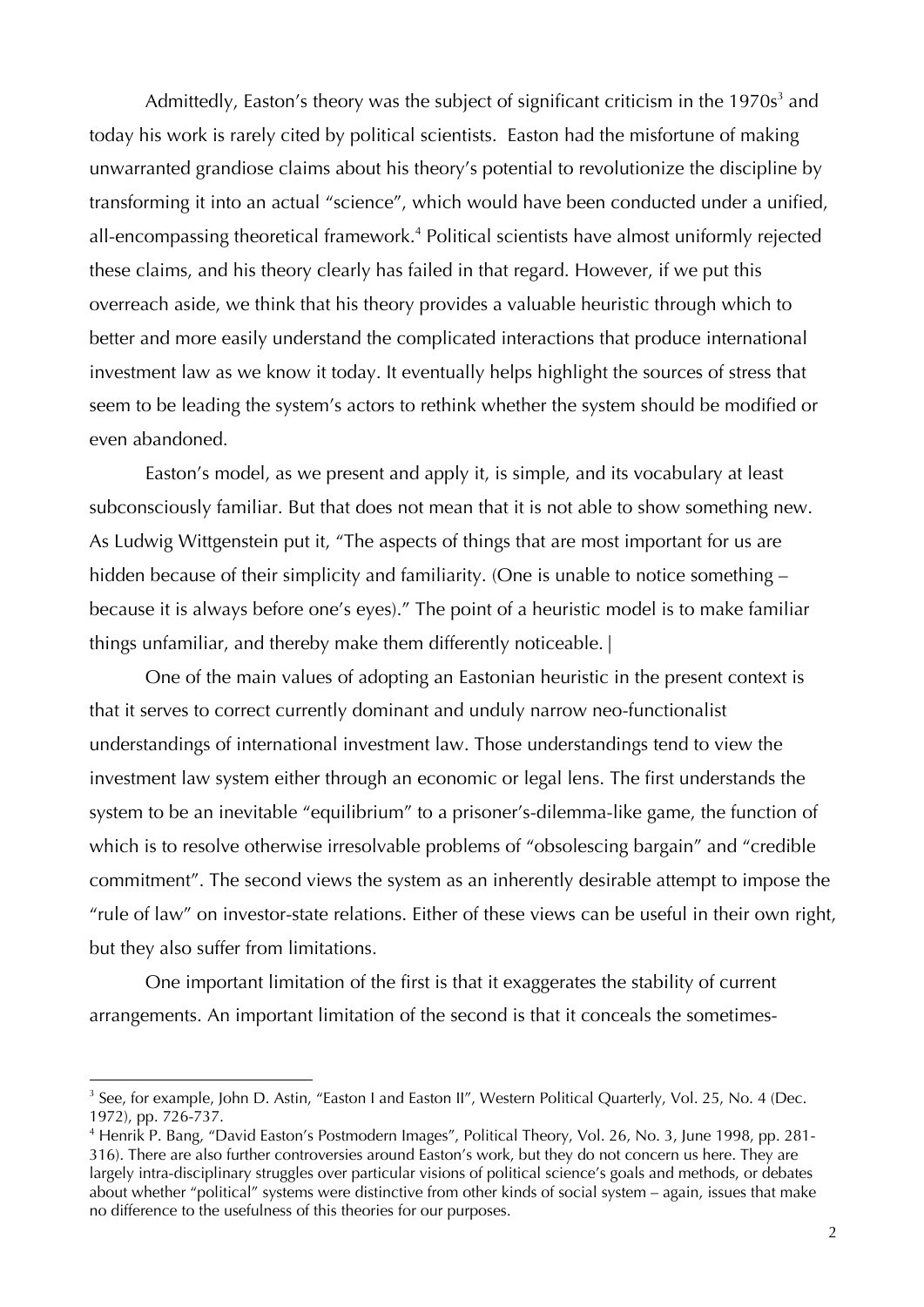vigorous contestation over what the "rule of law" in this context should mean or how it should be applied. And a shared limitation of both approaches is a tendency to ignore the multiplicity of actors who actually influence (or agitate to influence) the system's outputs.

As we describe below, a political-systems approach encourages us to move beyond overly reductionist visions of international investment law as a quasi-inevitable product of state and investor interactions, or as the quasi-autonomous and teleological identification and imposition by tribunals of necessarily sensible or correct rules of state behaviour.

To summarize, our key claim is that one way to make better sense of the fragmented understanding we have today of investment arbitration is to view it as a political system: one that transforms the input of key actors into output, with feedback loops from the latter to the former. We contend that seeing investment arbitration as political system allows us to bring out elements of its workings with greater clarity. We claim that, altogether, this helps us get a better sense of some of the key dynamics of investment arbitration.

In the first section of this chapter, we explain the idea of a political systems, what this means for investment arbitration at the modelling level, and briefly introduce the main actors of the system. In the second section, we draw on Easton's theory to highlight sources of and reactions to systemic "stress", a key Eastonian concept. We then briefly conclude.

# **I. International investment law as a political system**

 $\overline{a}$ 

The basic contours of Easton's framework are easy to specify, at least informally:

The political system is an aspect of the social system. It is an open, transformational system, which functions so as to turn inputs of demands and support into outputs of policies and allocations, the consequences of which then feed back into the inputs. Owing to an inherent scarcity of many valued resources (not least of which is time) there is a propensity to overload or stress, which, if unchecked, could lead to the failure of the system to perform its characteristic function: the allocation of valued goods in an authoritative way. Political systems have the capacity, however, to respond to stress through changes in both system structure and system states; but a system may fail to make such adjustments and therefore fail to persist through time.<sup>5</sup>

<sup>&</sup>lt;sup>5</sup> Leslie Green, "Support for the System", British Journal of Political Science, Vol. 15, No. 2 (Apr. 1985), pp. 131-132.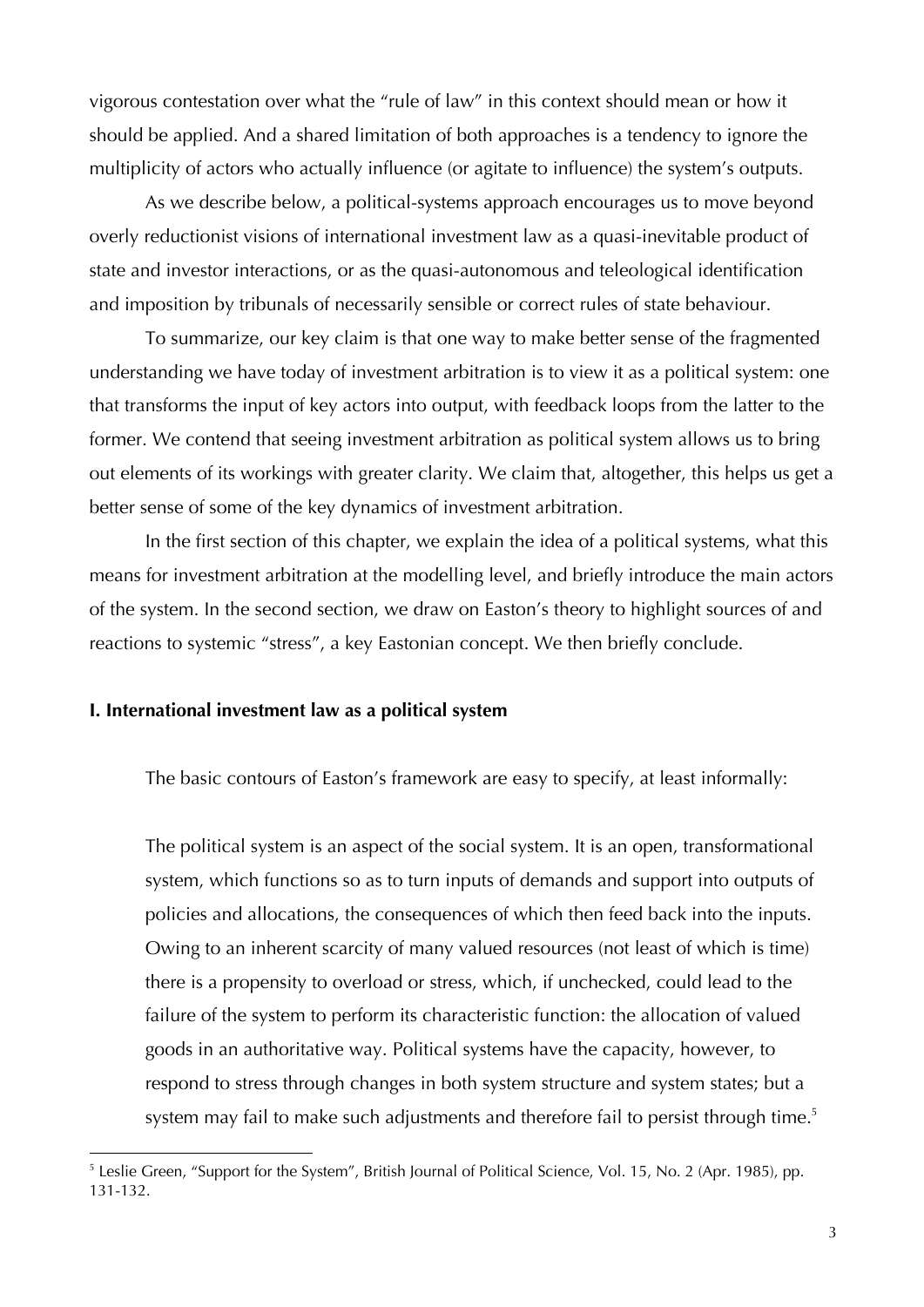A simple schematic illustrates the basic approach. $6$ 



*Figure 1: Simplified Eastonian Model*

In the simplified model, various actors (who we identify and discuss further below) provide inputs to the system, in the form of what Easton calls "demands" and "support". He defines demands as "expressions of opinion that an authoritative allocation with regard to a particular subject matter should or should not be made by those responsible for doing so."<sup>7</sup> Demands are distinguished from, but may reflect, an actor's "expectations, opinions, expressions of motivations, ideologies, interests and statements of preference.<sup>"8</sup> To offer a concrete example, a state (or some sub-unit, such as the Ministry of Foreign Affairs), may prefer that international investment law reflect an understanding of the fair and equitable treatment (FET) standard that mirrors the standard enunciated in the famous *Neer* decision.<sup>9</sup> The state makes a "demand" to the international investment law system when it argues to an investment arbitration tribunal (in a memorandum, at a hearing) that the tribunal's ultimate decision should articulate, as an authoritative statement and application of the law, that same understanding. The award is the "output" of the system, and it consists of the decision of the tribunal to articulate a certain understanding of FET, and to act by publishing that decision as an award. The system itself can be viewed as the locus of interactions between the system's various actors; it consists of the processes through which their various demands are aggregated into the system's outputs.

<sup>6</sup> Adapted from Easton, *A Systems Analysis*, 32.

 $<sup>7</sup>$  Ibid, 38.</sup>

 $<sup>8</sup>$  Ibid, 47.</sup>

<sup>9</sup> On the *Neer* decision, see Stephen M. Schwebel, "Is Neer Far from Fair and Equitable", Arbitration International, Vol 27, Issue 4, 1 December 2011, Pages 555–562.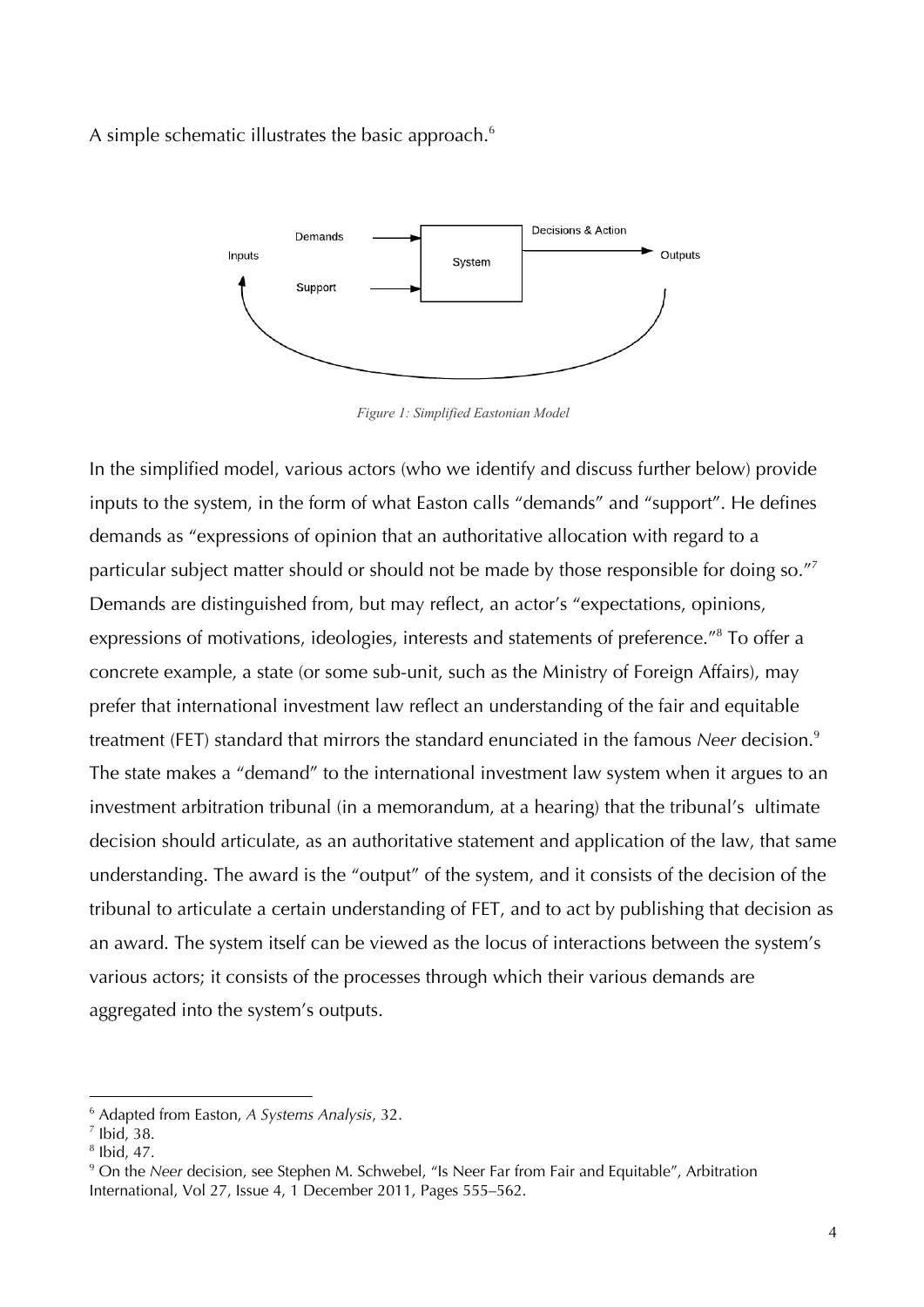"Support", for Easton, consists of actions and attitudes that promote the maintenance and functioning of the system.<sup>10</sup> In the case of the international investment law system, the decision of a state's representative at the World Bank to vote to increase funding to the International Centre for the Settlement of Investment Disputes (ICSID) can be viewed as "support". The support doesn't *demand* anything from the system, but it does signal the state's continued willingness to see the system continue to function as it has been. Other kinds of support are easy to identify. If law firms are actors relevant to the system, their decisions to promote the use of ICSID to their clients can be analyzed as support. The willingness of businesses to insert ICSID clauses in their investment contracts is support for the system. And so on.

A key aspect of Easton's model is the familiar concept of the feedback loop, illustrated in Figure 1 by the curved arrow running from outputs to inputs. The idea here is that the system's actors experience the system's outputs, and that in response to those outputs they adjust the character and quality of the demands that they place on and the support that they provide the system in later rounds. As an example, imagine that the arbitral tribunal rejects the state's demand that its articulation of FET reflects the *Neer* standard. The state is disappointed that the output—the award—articulates a more expansive standard, and, because of that disappointment, the state refuses to vote to fund ICSID the next time the question is presented to the Bank's Board of Directors. Here we see a withdrawal of support that was caused by the system's prior output. Likewise, demands may be modified in reaction to outputs. In the next investment treaty arbitration to which it is a party, the state may abandon its previous demand that the system adopt the *Neer* standard (recognizing the question as having been authoritatively settled that it does not), but will now demand that the correct standard is one that reflects only an incremental advance beyond *Neer*. Here the character of the demand has changed because of the earlier output.

One of Easton's major analytic concerns is the possibility, or indeed, the likelihood, of "continuing disequilibrium" in political systems subject to what he calls "stress". Stress results from the quantity and quality of demands placed upon the system, which can impede the system from providing authoritative allocations that actors in the system desire. A

<sup>10</sup> Easton 1965, pp. 159-170.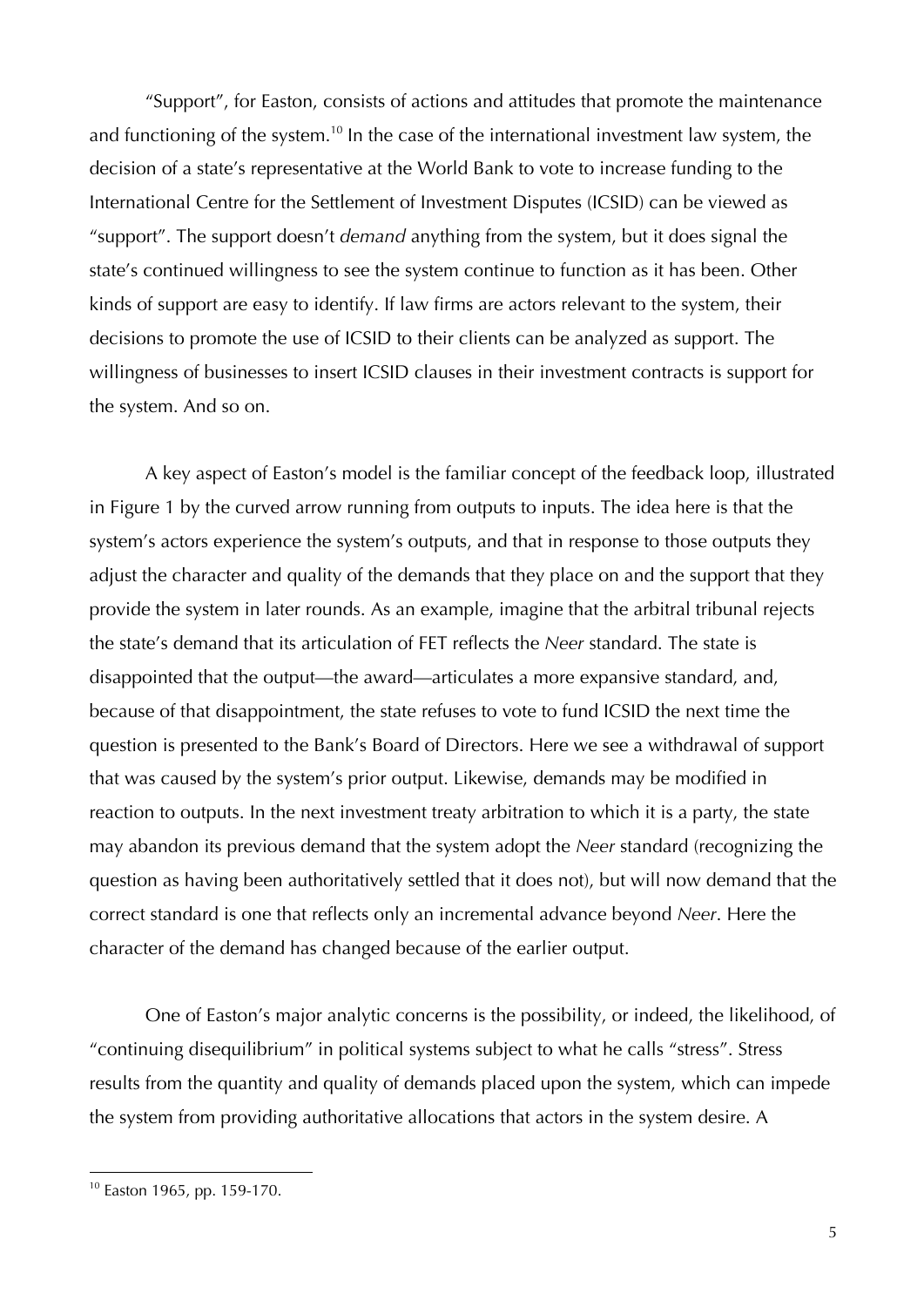domestic legal example illustrates one version of the problem.<sup>11</sup> Federal district courts in the United States face large volumes of "demands" for "outputs" (high-quality adjudications of civil and criminal matters), but the numbers of federal judges, and their budgets, are highly constrained. The result is systemic "stress" in which the ability of the courts to produce the desired output (adjudications) is impeded, as the courts—because of the volume of demands and their limited resources—are forced to resort to the suboptimal use of expedited procedures that dispose of cases without a trial, leading to criticisms of (and in a sense, a decline in support for) the courts.

Easton also suggests that stress can occur because of the content (quality) of demands. Actors may make complex demands that the system can process only with great difficulty, or actors may make competing and inconsistent demands that the system cannot easily aggregate. In either case, Easton's concern is that such stresses can impact the quality of system outputs, and that as output quality declines, system actors may reduce their support for, or even abandon, the system. The system may adapt to reductions in support or (threats of) abandonment. Or it may cease to exist, to be replaced by some other system. Easton thus identifies the dynamics and discontinuities that political systems experience as they react to, sometimes successfully and sometimes not, the stresses that actors and their demands place upon them.<sup>12</sup> And this is precisely what is of interest to us, in this chapter: it is the mechanisms and dynamics and stresses of the system that are the centre of attention and that structure our thinking, putting the focus on how the object of study is changing and adapting.

We have repeatedly used, and will keep using, the word 'system' throughout this chapter. One might wonder, then, whether the word is really apposite: is the investment arbitration system really a system? Is it an actual (or perhaps real, or "natural") political *system*, in the sense that the human body, for example, is a real, existing, naturally demarcated biological *system*? Easton's answer was to insist that it does not matter: he was only positing the analytic utility of treating a given political system *as if* it were indeed a system.<sup>13</sup> On the one hand, that is largely our approach as well: treating investment

<sup>&</sup>lt;sup>11</sup> Our example is based upon Daniel J. Knudsen, Institutional Stress and the Federal District Courts: Judicial Emergencies, Vertical Norms, and Pretrial Dismissals, 2014 Utah L. Rev. 187 (2014).

 $12$  For a convincing articulation of this point, see Henrik P. Bang, "David Easton's Postmodern Image", Political Theory, Vol. 26, No. 3 (June 1998), pp. 281-316.

<sup>&</sup>lt;sup>13</sup> This move can be criticized. See Green, *supra*, at p. 128-129, who argues that once we accept political systems as purely analytical constructs, notions of persistence and dynamism can have no meaning.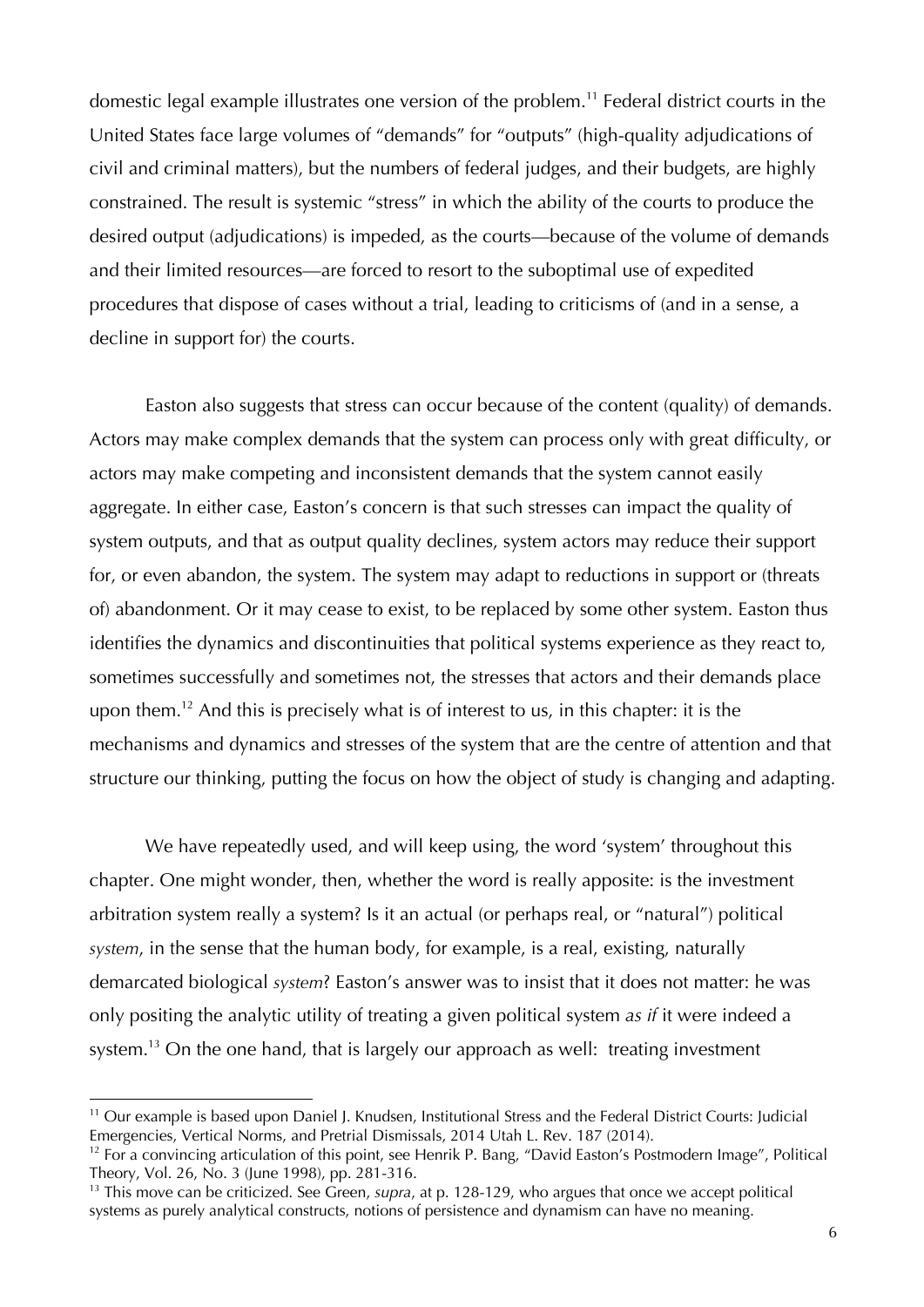arbitration as if it were as a "political system" for analytic purposes can identify interesting and important questions about the potential stability and direction of current rules and institutional arrangements for generating authoritative rules of international investment law. Wearing the 'systems glasses', as it were, encourages us to concentrate on identifying the main actors who seek to shape and influence those rules, as well as the incentive structures in which they operate as they both influence rule creation and experience the consequences of the rules that they help to create. Then again, it is not such a great jump into heuristic fiction. There is in investment arbitration something naturally demarcatable, and something arguably system-like in a quite objectively determinable sense. The primary products of the system—arbitral awards—are concrete and identifiable; they self-consciously articulate values that claim the status of binding authority; and the primary actors who seek to influence their creation (and who experience their impacts), as well as those actors' sites and patterns of interaction, are relatively easily identified. Quite possibly the Eastonian model does not work for every situation. In some instances its application does bring to mind the Green's memorable *reductio ad absurdum* of a "political system" consisting of "this paper, the moon, [and] Whitehall<sup> $n+4$ </sup> – which would admittedly be purely analytical, and in the end arbitrary. But there is something quite more "real" about the regime of investment arbitration understood as a system, in the Eastonian sense.

Figure 2, below, presents a less generic version of Easton's basic model, depicting the international investment law system in the pre-investment-treaty era. Before discussing the model, we should point out one departure from Easton's original formulation. Easton articulated an analytic distinction between the "environment" in which a political system operated, and those actors who were "within" the system and able to influence it directly. Actors in the environment (e.g, the voting public) provide "inputs", while those actors within the system (e.g., politicians) provided what Easton called "withinputs". We ignore this complicating distinction (one that has been criticized elsewhere)<sup>15</sup> in order to present a simpler model that, in our view, does not lose analytic or suggestive utility. In our model, then, and even though Easton himself might have characterized states and the other actors as being "within" the international investment law system, we present them as if they were outside of it, in the "environment". In our conception, then, the "system" contains not the

<sup>14</sup> Green, *supra*, p. 129.

<sup>15</sup> Astin, *supra*, at 731 n. 30.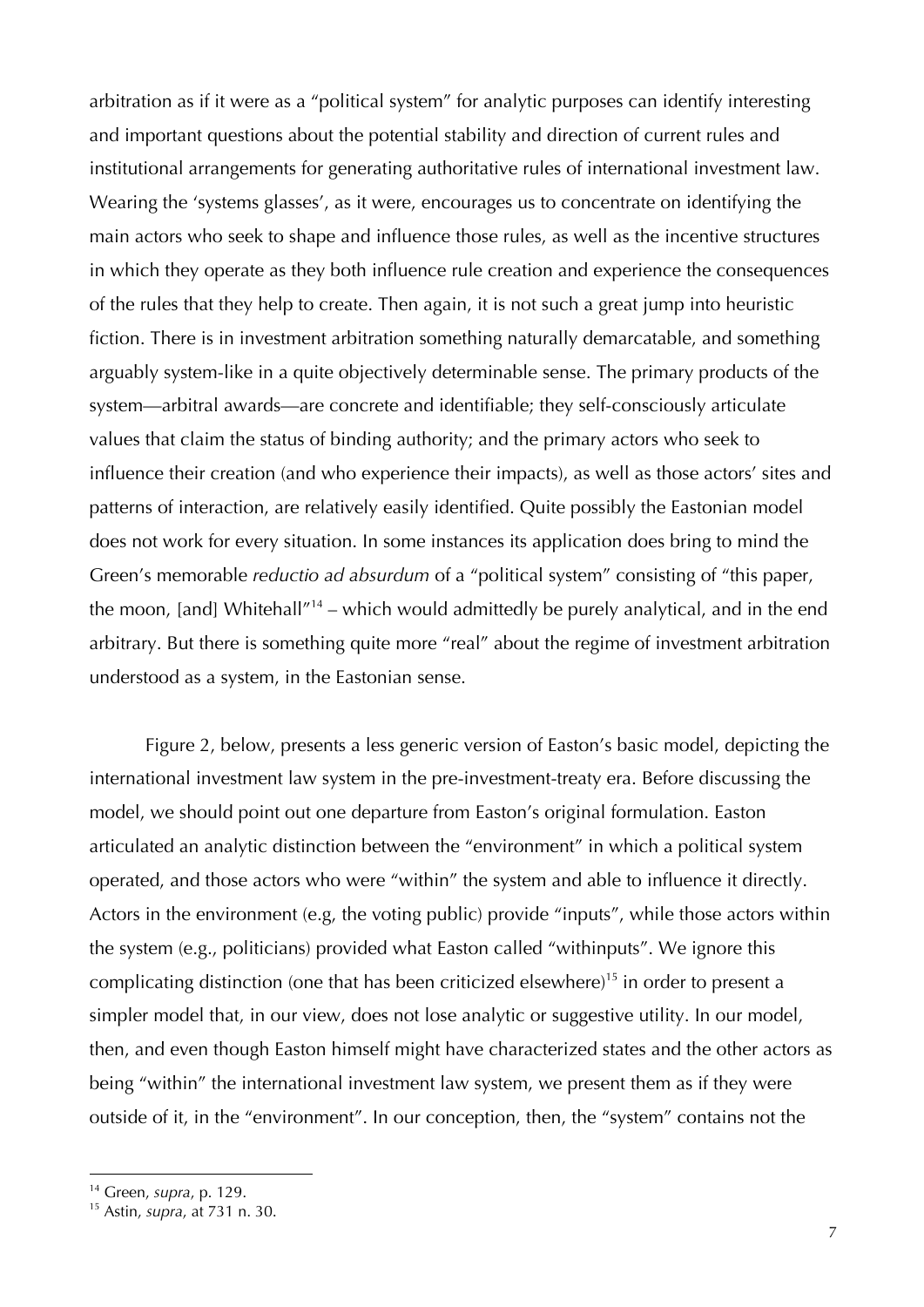actors themselves, but their modes and patterns of joint interaction in the production of international investment law.



*Figure 2: The International Investment Law System Before BITs*

In the pre-BIT era, the main actors who experienced investment law (as outputs) and who actively sought to influence it (through inputs) were states, investors, and tribunals. However, the influence of investment law on investors and tribunals was rather weak, as suggested by the lightly dotted lines. Tribunals came into existence only rarely, on an ad hoc basis, and the rules of custom were so few and vague as to play little real constraining impact on the occasional arbitral decision. Likewise, investors had few opportunities to directly experience international investment law, as custom did not (and does not) allow investors, as private actors, to activate the system through arbitration. Investors largely experienced international investment law only indirectly, when they could persuade their foreign ministries to exercise diplomatic protection on their behalf, which itself functioned as a mix of diplomacy and law.

Figure 2 also illustrates (again through lightly-dotted lines) that the ability of investors and tribunals to directly place demands on the system were quite weak, or even, for analytic purposes, largely non-existent. Tribunals, as temporary, infrequent, ad hoc affairs, were not sufficiently organized or long-lived enough to formulate and present demands on the system. A robust norm of confidentiality further weakened the ability of tribunals to place demands on the system, as their work product—the natural vehicle for demands—was often secret.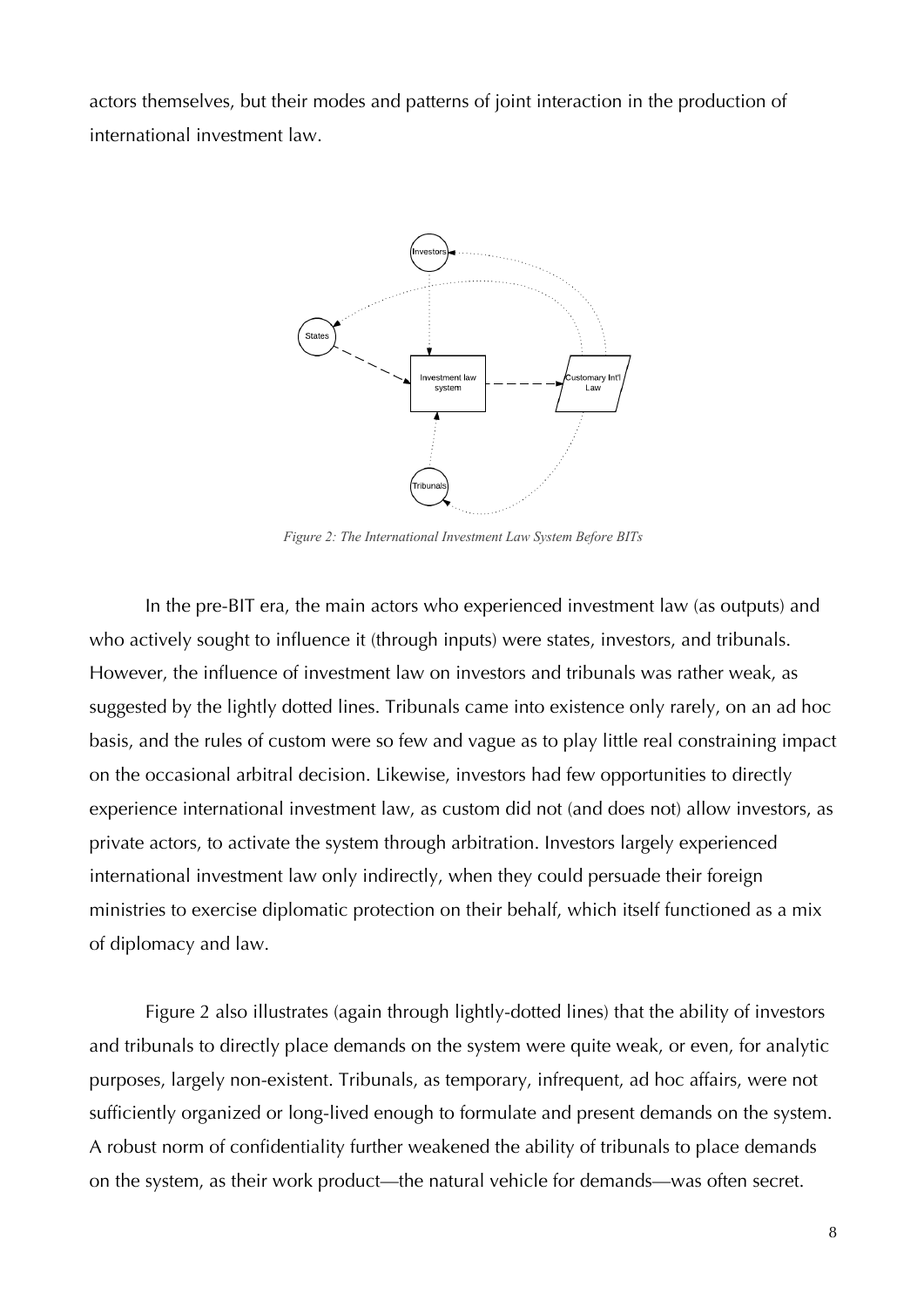And while foreign investment was alive and well in the pre-BIT era, investors rarely had direct access to the adjudicatory fora that today provide their best and most effective means of trying to shape system output. When they did, it was through occasional arbitration clauses in investment contracts that would result in ad hoc and largely secret adjudications.

Instead, we see states as the primary source of demands on and reactors to the system. This privileged role is built into the conceptual apparatus of customary international law itself, which is said to emerge exclusively from the practice of states, and to depend on the sense in which states understand their practice (*opinio juris*). At the same time, the collective nature of custom generation means that states' ability to actively "demand" certain outputs was quite limited (reflected in a dashed rather than solid line), and that the system correspondingly was able to produce only limited quantities of custom in response. The nature of that custom—rare, vague, incomplete—and the absence of a robust system of international adjudication that would authoritatively interpret, develop, and apply it meant that whatever custom the system did generate was felt only weakly by states (just as it was felt perhaps even more weakly by investors and the occasional tribunal).

Figure 3, below, presents an Eastonian model of the modern international investment law system.



*Figure 3 The Modern International Investment Law System*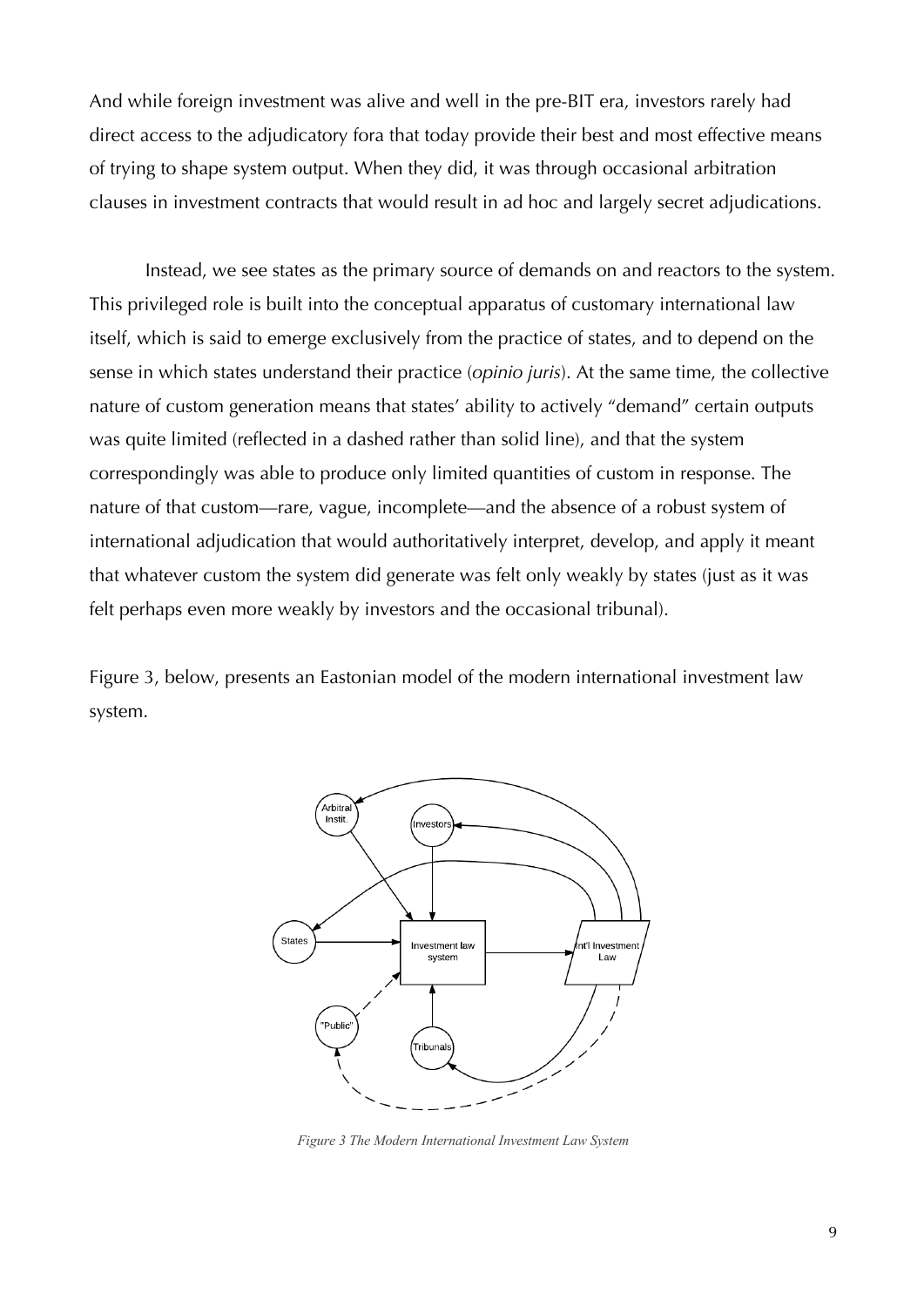We include five sets of actors as involved in the operation of the modern version of the system: (1) states; (2) investors; (3) arbitral tribunals; (4) arbitral institutions; and (5) the "public", which we mean as shorthand for the NGOs (and occasionally, individual private citizens) who are increasingly obtaining the right to participate directly in the system's functioning. States are obviously key actors in the modern system, be it only because their consent to investment arbitration is a necessary requirement for the system to operate. Their input, in general terms, revolves around the ways in which they express that consent and how they frame international investment law substantively, through (state) practice, treatymaking, contracts with foreign investors, and domestic legislative actions, for instance when they consent to investment arbitration in a national 'investment code'. Another type of states' input relates to their behaviour during arbitration procedures. Yet another is their role in choosing arbitrators for institutional lists.

Investors are key too, as they activate the system by filing claims. They are principally corporations but may also be individuals. Their input, again in general terms, revolves around the claims they file or threaten to file, the procedural rules or institution that they use, and the framing of their arguments and claims.

The third category of key actors comprises arbitrators, who sit as tribunals and whose actions and decisions are the most proximate "cause" of the system's outputs. They are the direct producers of awards, crafted and issued within the framework, guideposts, and constraints set by states and investors. Arbitrators' inputs consist largely but not exclusively in the drafting of their awards, though they may also seek to influence the system through other activities, such as public scholarship.

The fourth category of key actors consists of arbitral institutions, such as ICSID or the ICC, and quasi-arbitral institutions, such as UNCITRAL, because of their role in drafting their own procedural rules and their residual capacity in appointing arbitrators. Their input revolves mainly around the ways in which they exercise this role and this residual capacity, but also extends to their own efforts in exhibiting a successful caseload.

The fifth actor is the "public". By the public we do not mean individual citizens at large, the vast majority of whom know nothing about international investment law and make no attempts, and have little or no capacity, to influence the system. Rather, we are referring to the typically organized and specialized segments of civil society (primarily NGOs) who have lobbied for, obtained, and taken advantage of opportunities to participate directly in the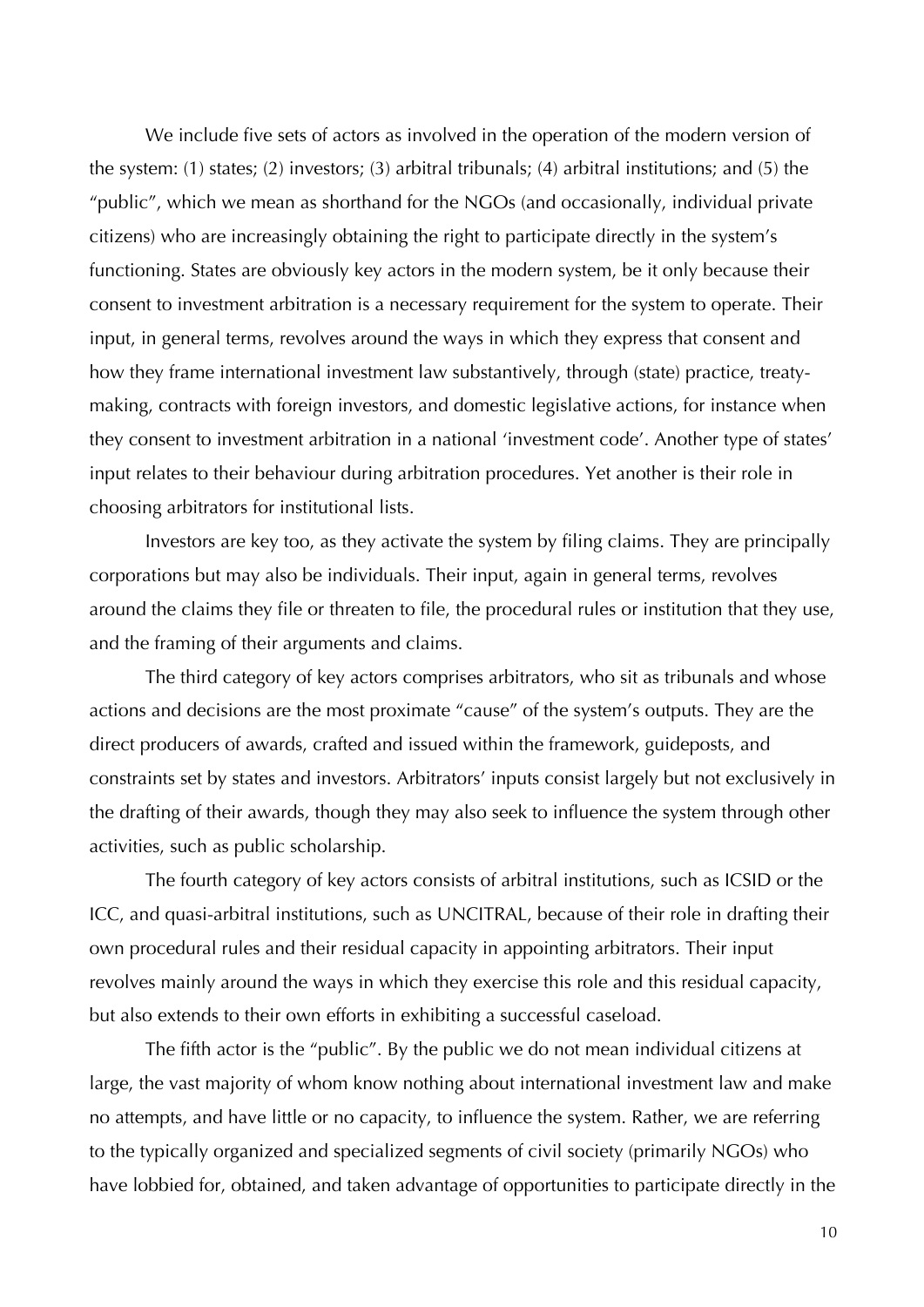system, often through amicus curiae-type provisions in arbitration rules. This is not to deny that the larger public has some theoretical capacity to influence the system when, or if, particular investment-law issues become highly salient. However, those kinds of mass-public inputs will usually be presented to other system actors, such as states, and are best viewed as indirect inputs.

We consider the system's primary output to be the arbitral awards, taken in the aggregate, and including all their variegated effects, from the determination of rights, to their precedential value, to their actual financial implications on all actors involved, to their impact on the reputation of all actors involved, and including all forms of legal, economic, social, and political dimensions. This output has feedback effects on the key actors of the system, who react to it, either by adjusting their input so as to maximise the realisation of their own preferences and perceived interests, or by adjusting their actions without seeking to alter the system itself, for instance by simply complying with it or by exiting it. These reactions create the system's dynamics.

We think it important to emphasize that our graphical implementation of Easton's political systems model is just one possible way of summarizing, in a heuristic figure, the kinds and quantities of actors and interactions that produce international investment law broadly construed. It is a choice that puts ease of understanding over exhaustiveness: undoubtedly the graphical representation could be made much more comprehensive. For instance, it would be possible to incorporate into Figure 3 the observation that the various actors may try to influence the system's output indirectly, by placing demands directly on other actors. For example, certain segments of the public regularly attempt to influence international investment law by lobbying national governments on investment treaty practice. It would also be possible to further disaggregate our five actors, out of recognition that collectivities such as "the state" are in reality made up of constituent units (and, ultimately, of individuals) who may have varied interests at play in the operation of the international investment law system, and different pathways of influence over it. For example, investment treaty litigators in the state's foreign ministry may have very different ideas about the values that the system should be providing than do government employees in the ministries whose actions are being challenged. We could also disaggregate the system's outputs into customary, treaty, and arbitral law, as different actors may have different kinds and degrees of influence over different forms of international investment law. We ultimately think that something like Figure 3 strikes the proper balance between too much fidelity to the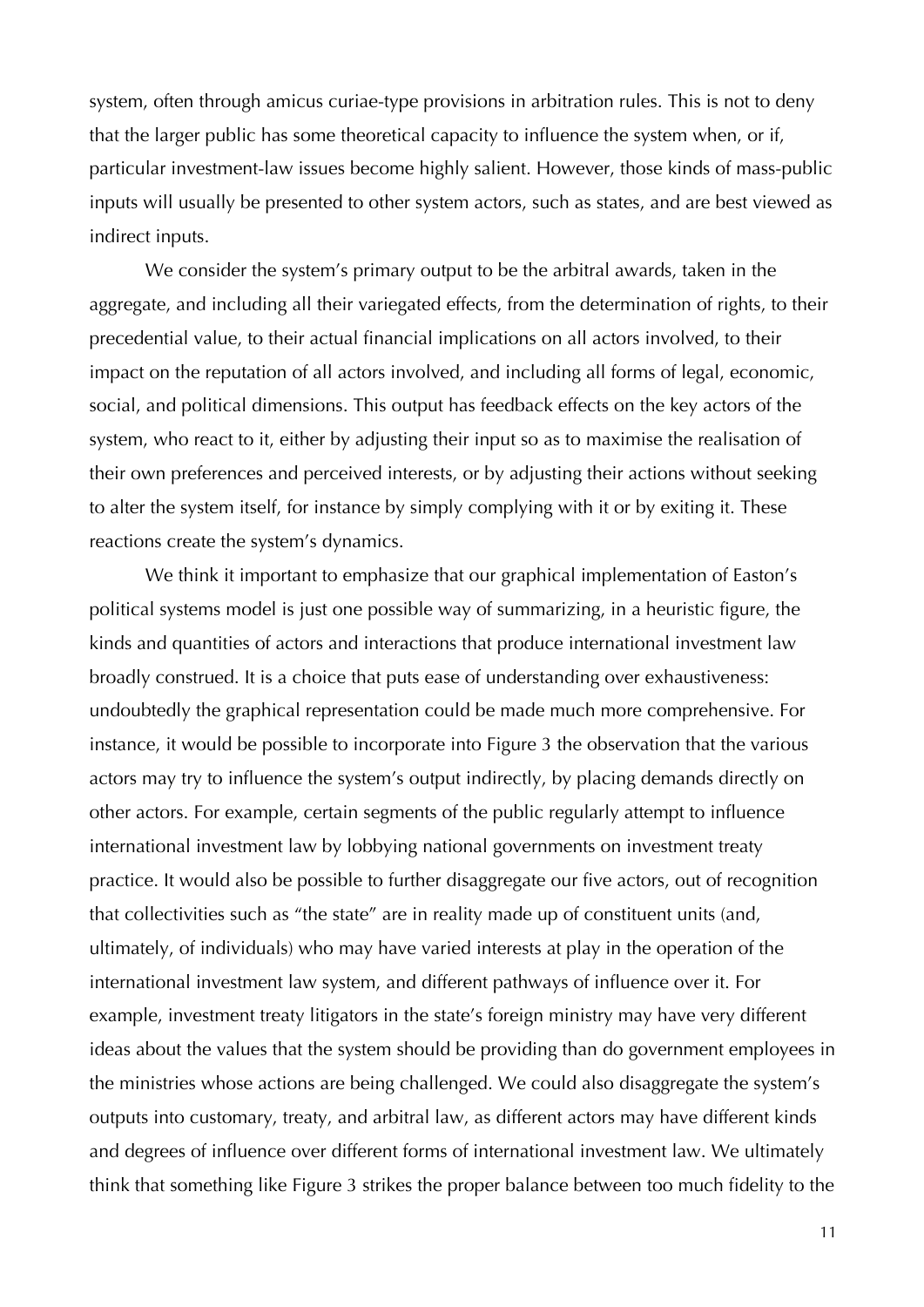complications of reality and too little. Perhaps we err on the side of too little. But the ability of simplifying models, like Easton's, to usefully structure our thinking about complex sociolegal phenomena depends on simplicity.

#### **II. Stress in the System?**

In this section we use the Eastonian heuristic developed above to frame a discussion of sources of stress in the system. We discuss volume-related stress first, and then discuss content-related stress. Or discussion of the latter focuses most extensively on the system's evolution toward greater transparency and participation rights.

# *A. Volume-related stress*

At a general level, a comparison between Figures 2 and 3 illustrates that the system has expanded in terms of the number of actors who place demands upon it and in the system's capacity to produce outputs that have meaningful feedback potential. This expansion is due in large part, of course, to the massive increase in the numbers of investment treaties in force that contain state pre-consents to investor-initiated, binding arbitration. Volume is likely to continue to expand, and perhaps even to dramatically expand, as the system expands to cover foreign investment between highly developed economies. It is also likely to expand as investment-treaty-litigation financing grows more institutionalized and more available.

One important implication that we can derive from Easton's framework is that the expanded, modern system is potentially more likely to suffer from "stress" than was the more primitive system illustrated in Figure 2. This is because the modern system is characterized by a much greater number of actors capable of placing demands into the system (volume stress) and to the potential for much greater conflict between demands, as an increasingly heterogeneous set of actors brings different interests and perspectives to bear on the question of what the system should produce (content stress).

Figure 4 shows the increase in volume of demands in the system, pictured as the annual number of known investment arbitrations filed. Clearly, investors are "demanding"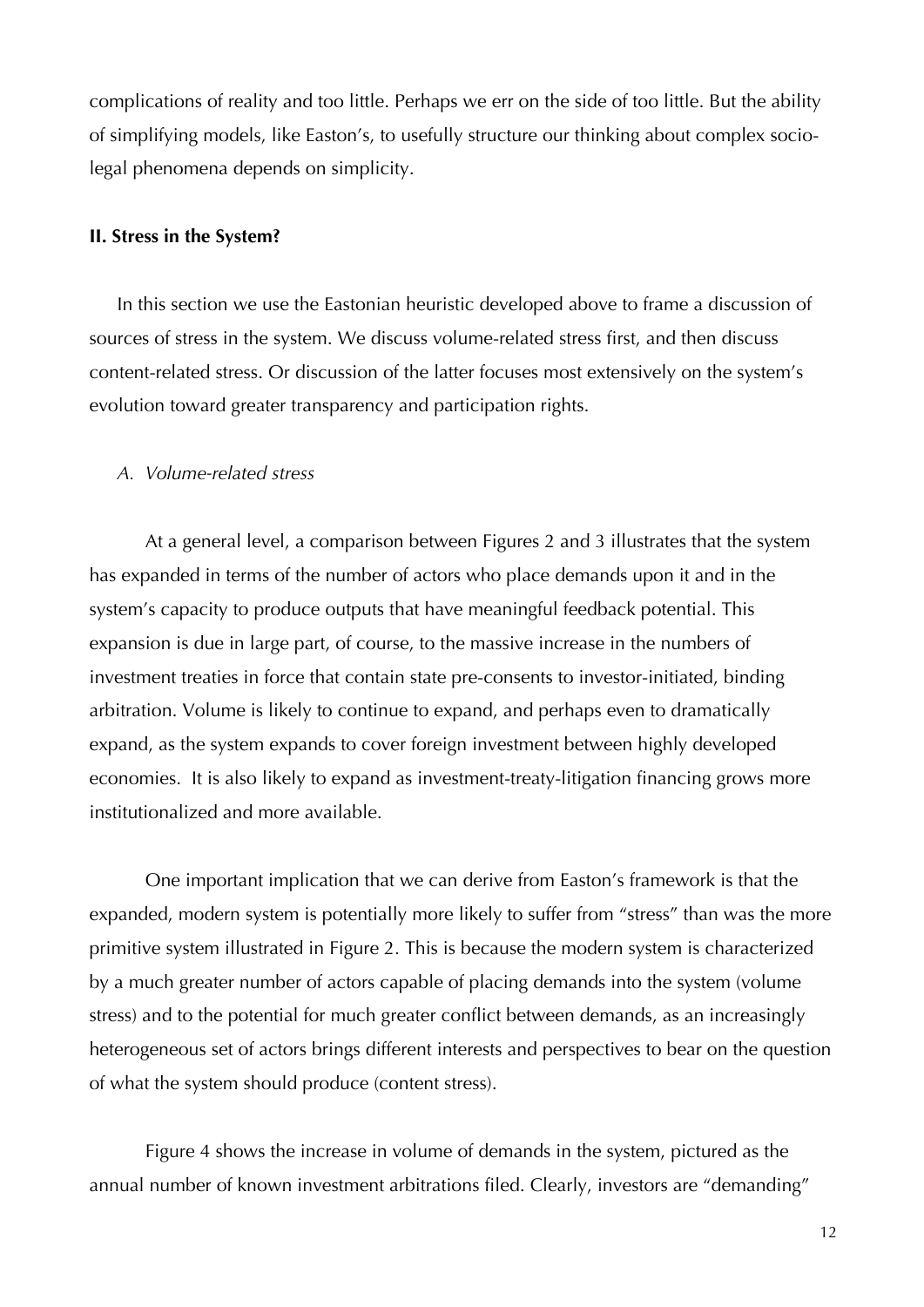much more from the international investment law system today than they did just thirty years before: according to our own data, over the last five years (2013-2017), investors have initiated 350 new investment arbitrations; during the same five-year span thirty ago (1983- 1987), there were only 13. This is a 2692%, or 27 fold, increase. Over the last three decades, the average growth rate of investment arbitration has been 608% per decade: each new decade, investors have on average filed more than six times more investment claims than they have the decade before.<sup>16</sup> This has brought the number of claims the system has dealt with to a total of 1012 so far. And as approximately half of these claims have resulted in an award, tribunals are having much more say over what the content of international investment law is and means. In short, demand for the production of investment-related "authoritative allocations of value" has increased dramatically; the role of investors in making those demands has increased dramatically, and the role of tribunals in providing system outputs has increased dramatically as well.



*Figure 4. Annual number of new investment arbitrations*

To what extent has the geometric growth of system activity, illustrated in Figure 4, caused stress on the system? To what extent has the system managed to adapt to increased

 In 1988-1997, 32 claims were filed; in 1998-2007, that number jumped to 344, which means a growth rate of 1075%; in 2008-2017, the number rose more modestly to 611, which is still a 178% increase compared to the decade before.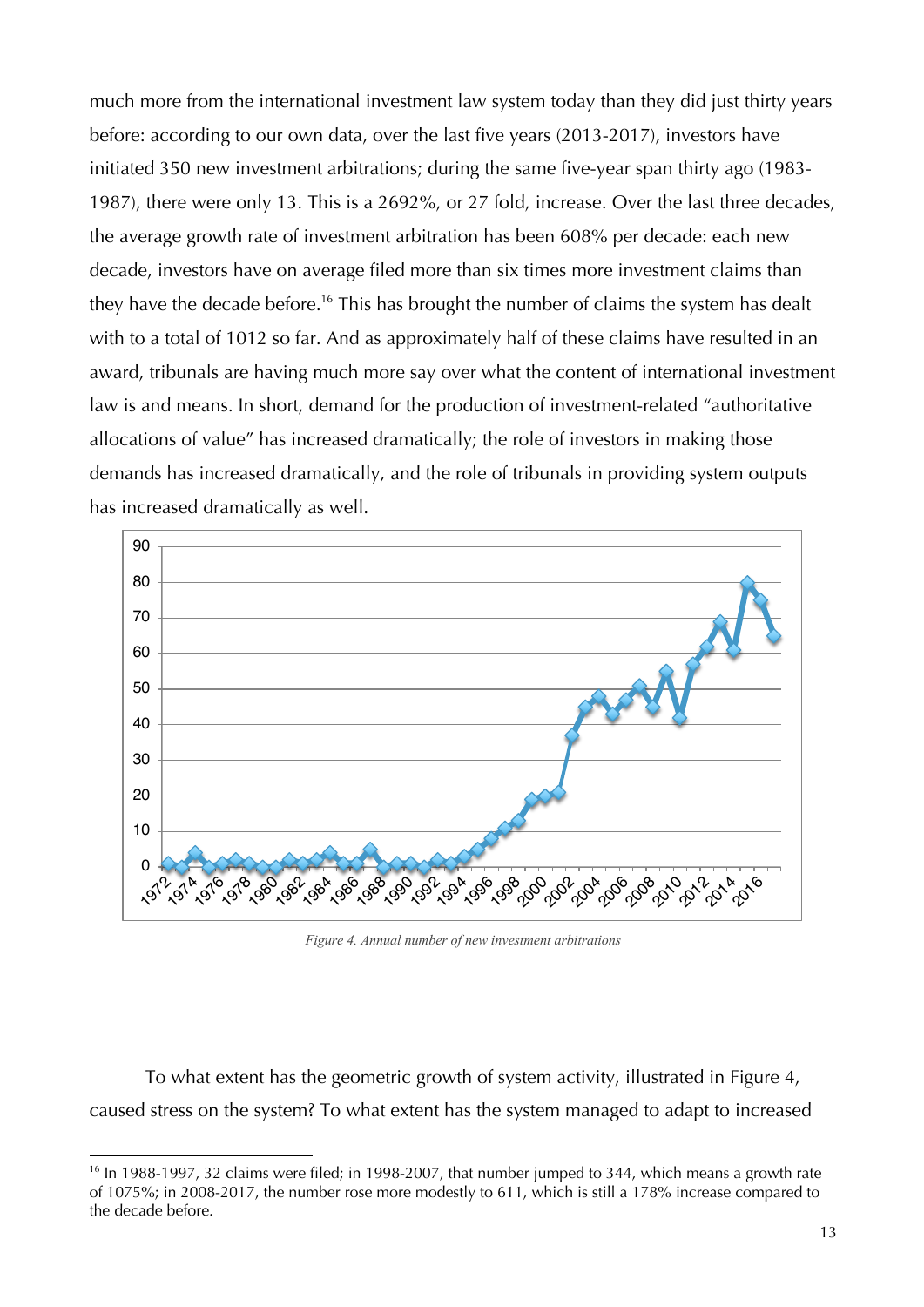volumes of demands? Dramatic as the figures reported above may be, the likely answers to these two questions are 'not much' and 'almost entirely'.

Most *domestic* adjudicatory systems would have enormous trouble coping with such a tremendous increase in demands. This is because domestic systems typically face static budgets, static rosters of judges, a fixed judicial infrastructure. The result is a chronic inability to adapt to massive increases in demand for outputs.<sup>17</sup> Some international courts, such as the European Court of Human Rights<sup>18</sup> or the Inter-American Court of Human Rights, may face a similar dynamic as well. 19

In contrast, the investment law system is, to a great degree, inherently scalable. This is because the system is set up as an ad hoc one that automatically shrinks or expands in response to changes in demand. For example, the system doesn't depend on a budget fixed externally through a cumbersome political process; the main direct costs of adjudication are borne by the parties themselves. Arbitrators earn fees—not a salary—which reflects their work on a particular dispute, and which is paid for by the parties to that dispute. If there is an institution serving to support the arbitration, the parties will pay those fees as well. The main institutions providing such services in principle operate so as to cover their actual costs through fees. In contrast, public courts are often set up so that individual users do not fully cover the costs of their demands for litigation. Judges are salaried, their salaries are paid by the state through tax revenue, and the costs of providing such things as a courthouse are either not charged pro rata to litigants at all or are charged at a highly discounted rate.

 $17$  For discussions of caseload crises and the difficulties in alleviating them, see William M. Richman and William L. Reynolds, *Injustice On Appeal: The United States Courts of Appeals in Crisis* (OUP 2013); Richard A. Posner, *The Federal Courts: Challenge and Reform* (Harvard UP, rev ed 1999); Andrew B. Coan, 'Judicial Capacity and the Substance of Constitutional Law' 122 *Yale Law Journal* 314 (2012).

 $18$  The ECHR's size is fixed by Article 20 of the European Convention on Human Rights at just one judge per State Party (for a total of 47). Yet while the number of judges is ossified by treaty, the Court's caseload volume has exploded in recent years, with nearly 90,000 pending applications in 2017, or almost 2,000 cases per judge. The result, according to some observers, is a "case-overload" that has led to unacceptable delays in decisions. European Law Institute, "Statement on Case-Overload at the European Court of Human Rights" (July 6, 2012), *available at* https://www.europeanlawinstitute.eu/publications/eli-publications/.

<sup>&</sup>lt;sup>19</sup> See, e.g., Cesare P. R. Romano, The Price of International Justice, 4 Law & Prac. Int<sup>1</sup>l Cts. & Tribunals 281, 291-295 (2005) (Describing how the Inter-American Court of Human Rights' budget "has become hostage to politics" and that the IACHR is, as a result, "on the brink of asphyxiation").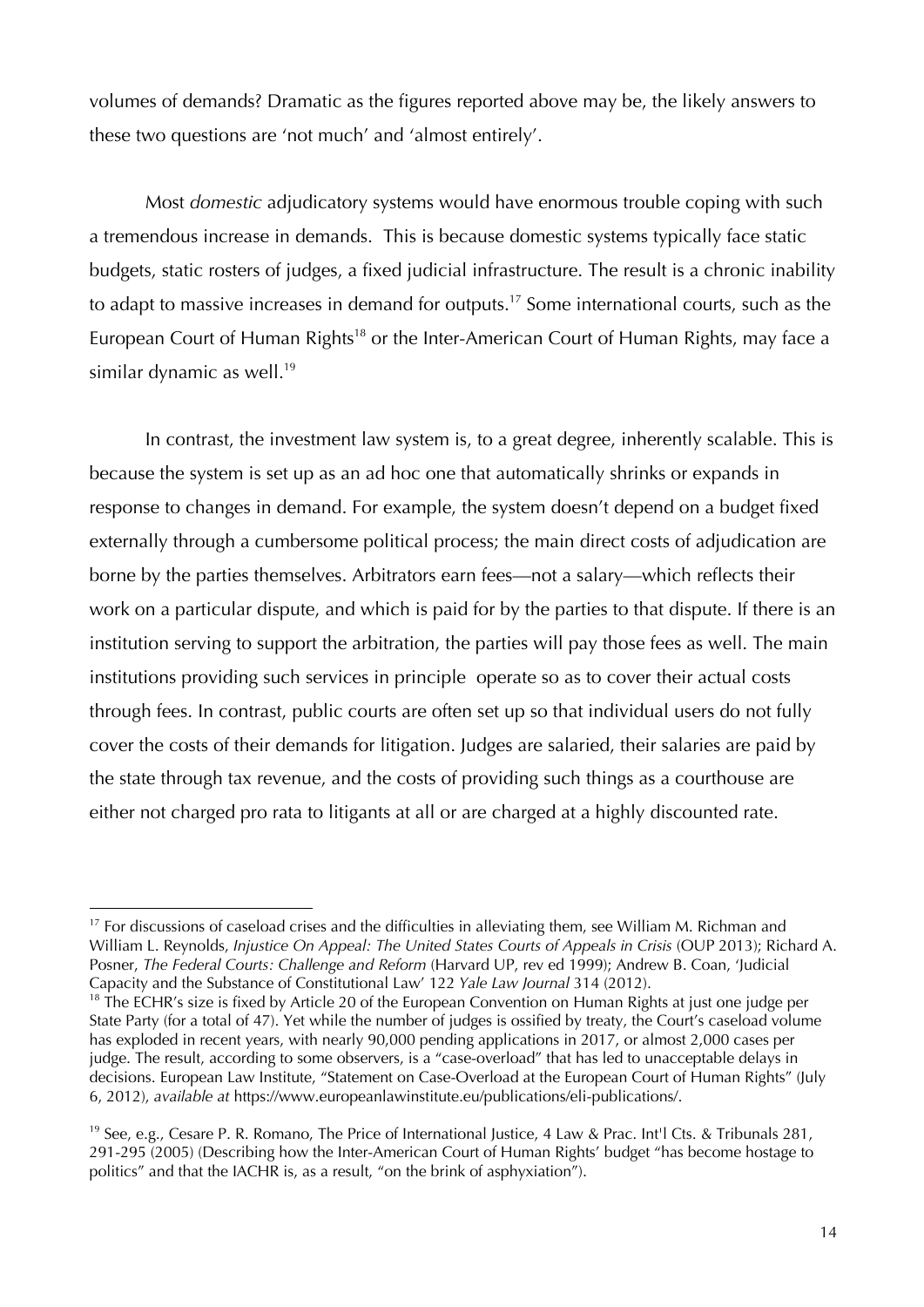The investment law system also doesn't suffer from a supply of qualified adjudicators limited by anything else than the market—individuals good enough and willing enough to do the job. Domestic legal systems tend to strictly limit the number of lawyers who are allowed to serve as judges. For example, the U.S. federal court system has consisted of just 179 appellate judges since 1992, a number set in statute and increased only with great difficulty.<sup>20</sup> In contrast, virtually anyone can serve as an arbitrator in the investment law system. The parties are the only real gatekeepers to arbitral service, and they can—within limits which don't limit—choose anyone they like.<sup>21</sup> Most arbitrators will have expertise in international law and/or international litigation, but the global pool of such expertise is large and growing at a rapid clip.

And finally, the investment law system doesn't depend on a fixed quantity of marble-clad courtrooms or other physical infrastructure. Investment law arbitrations can and do take place anywhere in the world, the possibilities limited only by the lawyers' willingness to take a connecting flight or to stay in four-star rather than five-star hotels.

That said, we may admittedly see some volume-related stress at the margins of the system's operations. In the short term, the supply of highly sought-after arbitrators may be relatively inelastic. The result, arguably, is that a small core of usual suspects is finding itself increasingly stretched thin, as more and more parties demand their services.<sup>22</sup> However, the rewards of participating in the system as an arbitrator are easily great enough that there is a ready supply of individuals willing and able to meet this increased demand. Those rewards are undoubtedly at least partly psychological, but they are clearly monetary as well. Investment law arbitrators can make many hundreds of dollars an hour, and unlike salaried judges, their income climbs as they take on more work. Just as importantly, they can use their service as arbitrators to help win other, more lucrative legal business, serving as counsel

 $^{20}$  The U.S. court system is hardly the only one in the world to suffer from perceived problems of congestion and inefficiency due to limited numbers of judges and expanding caseloads. Such problems are also endemic in the developing world, and in other developed economies, such as France. For a comparative perspective, see Maria Dakolias, "Court Performance Around the World: A Comparative Perspective", 2 Yale Human Rights & Development Journal 1 (1999).

 $21$  The ICSID Convention (Art. 14) does require that arbitrators "be persons of high moral character and recognized competence". But the requirement is too vague to have much bite, and we are not aware of any successful challenges to a party-selected arbitrator under it.

<sup>22</sup> Sergio Puig, 'Social Capital in the Arbitration Market', 25 *European Journal of International Law* 387 (2014).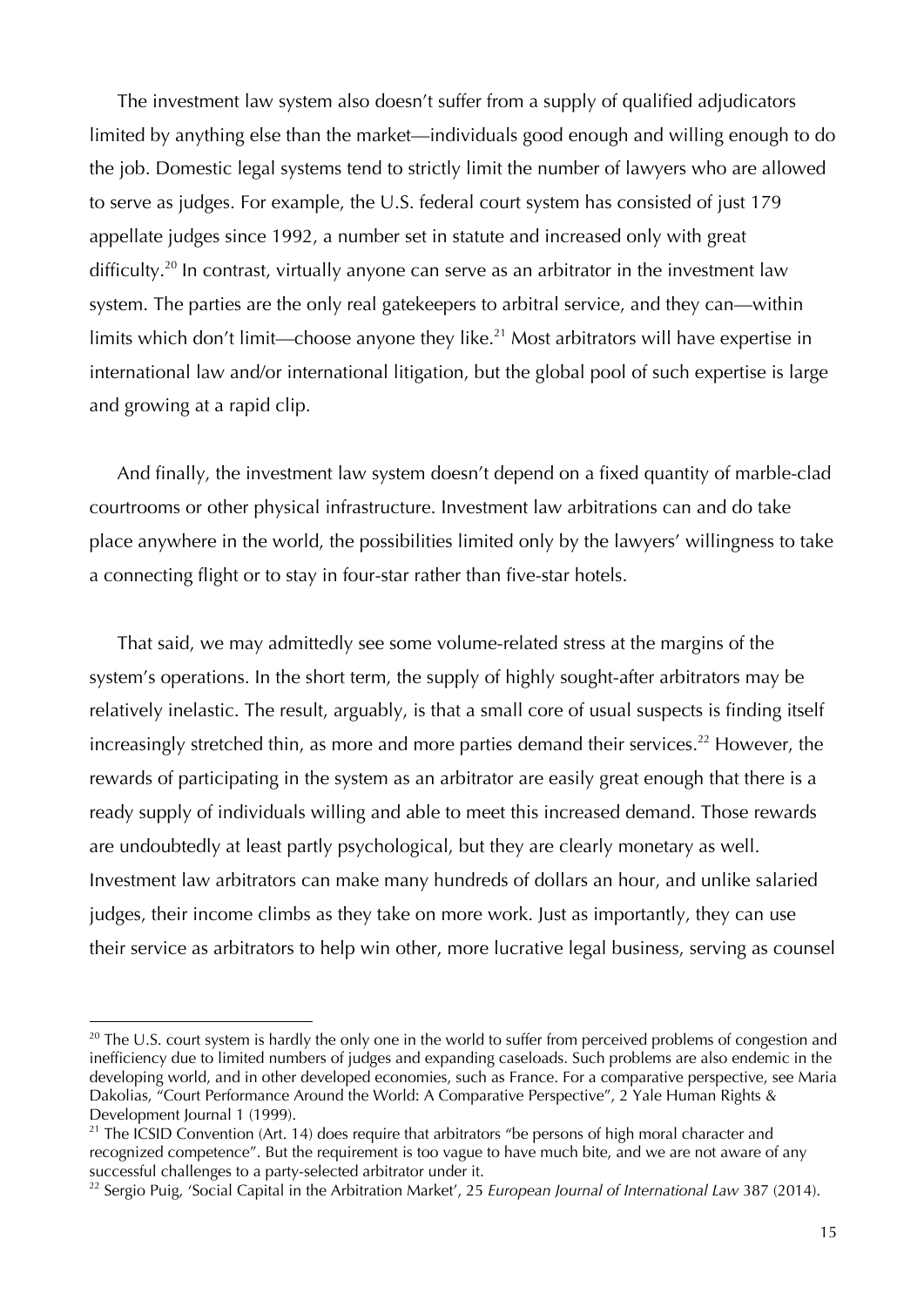or experts in other disputes.<sup>23</sup> Supply, then, certainly isn't a problem in the longer run. And on the demand side, at some stage the mimetic desire (I want what you want because you want it) that appears to drive appointments (I choose a well-known arbitrator because he is well known because he is often chosen) is likely to yield to more efficiency-based considerations, thus reducing the strain on the small core of key go-to individuals. In sum, it isn't a plausible proposition that there will be serious volume-related stress in the form of a want of available and competent investment arbitrators, almost regardless of the heights the system's caseload may reach.

If we flip the perspective, there are two points of worry however. First, it is possible that volume-related stress may arise as to particular host states subject to mass claims in the face of serious political and/or economic crises. For example, Argentina notoriously suffered through numerous high-value investment-law claims in the wake of the 2002 peso crisis, and continues to resist honouring certain awards. Post-Khadaffi Libya, with a barely functioning economic and political system and severe internal and external security problems, is currently facing numerous diverse claims which, if successful, may seriously hobble the country's long-term prospects for stability. And Venezuela lurks in the background as a worst-case scenario—a populous, starving country likely soon to be beset by mass investment-treaty claims brought by disappointed sovereign debt holders. These are all situations of major stress for the host states, which do translate into degree of stress for the system as a whole.

Second, proposed changes to the current system, if implemented, threaten to create volume-related stress in specific parts of the system—in the investment law system as a whole, not specifically in investment arbitration. The European Union's "investment court" proposal would replace the current ad hoc system of arbitration by establishing a permanent court staffed by a fixed roster of appointed judges. The court's jurisdiction is likely to cover a large volume of foreign investment, and the court's docket would, accordingly, likely be quite active. Depending on the amounts of cases brought, it is easy to envision the court's meagre roster of permanent judges easily overwhelmed. That court, part of the broader system of investor-state dispute settlement, would almost certainly face volume-related stress.

 $^{23}$  Malcolm Langford, Daniel Behn, & Runar Lie, The Revolving Door in International Investment Arbitration *20 Journal of International Economic Law 301 (2017).*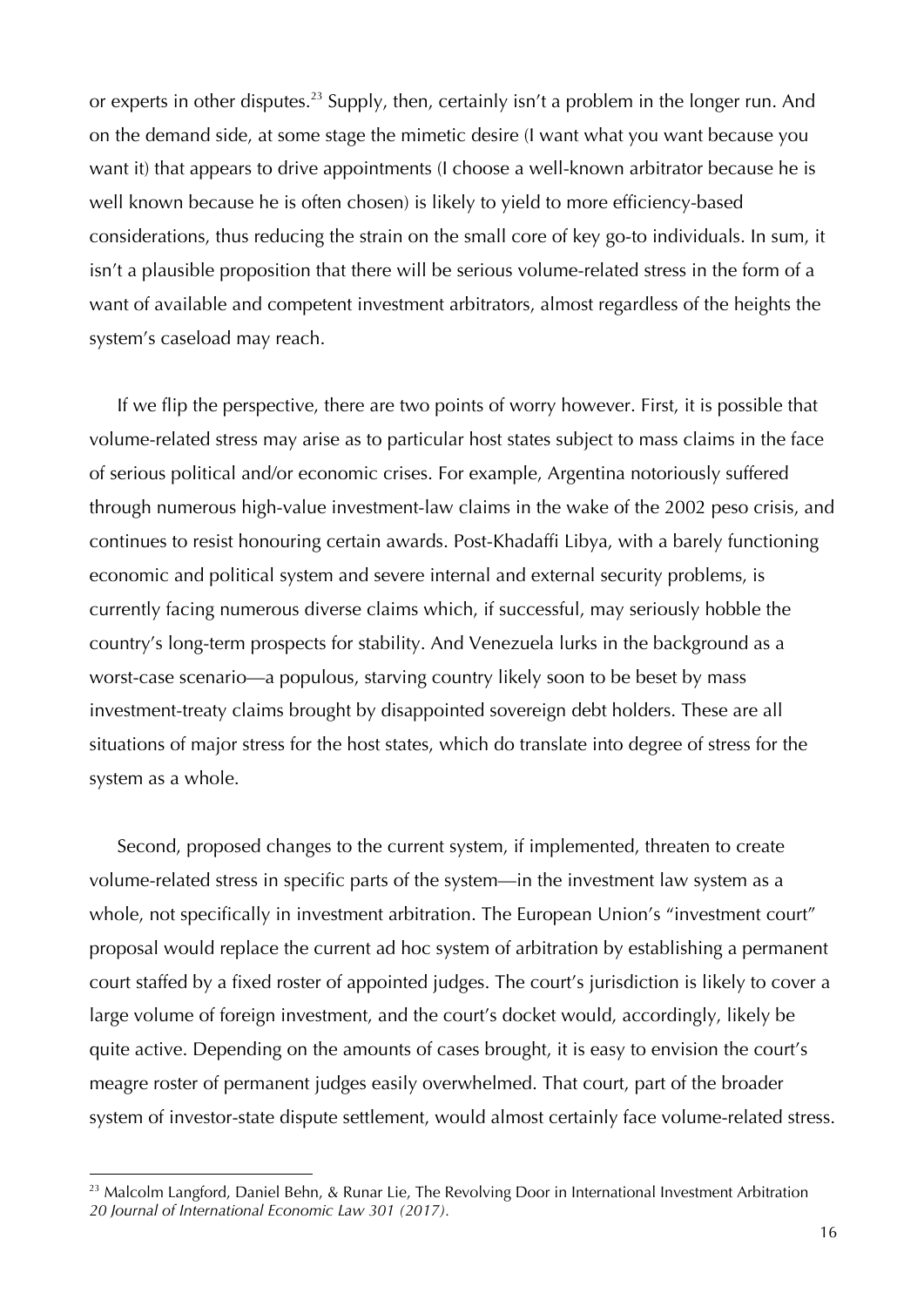### *B. Content-related stress*

 $\overline{a}$ 

Putting aside the investment court proposal, content-related stress is a great deal more likely than volume-related stress to be a serious issue in the modern system. This is because the modern system, while scalable in terms of its judicial infrastructure, is also characterized by a diverse set of key actors who input conflicting and sometimes complex demands, the aggregation of which into coherent output of widespread acceptability is increasingly difficult.<sup>24</sup> The problem with content-related stress is that if it crystallises into the wrong form, the entire system may be abandoned by those actors who feel let down by it. Simply put, if the system's contents goes too far in promoting the interests of one key actor at the expense of another key actor, the latter is likely, if rational, to simply walk away.

In the customary international law system, states were the primary actor; moreover, those states that mattered tended to be rich capital-exporting states, relatively few in number, and primarily concerned, in common, with ensuring that the international investment law system produced outputs that strongly protected their foreign investments. Given how customary international law is made, the disadvantaged actors in that system could barely simply walk away from it if they decided they didn't like the normative contents it produced. The modern system is different in four main ways, which make it more prone to content-related stress, to instability, and to eventual rejection. 25

First, the number of states who actively participate in the system's activities has greatly expanded, and now includes many developing countries: at least 181 countries, and 210 of the worlds 234 economies, have signed at least one international investment agreement.<sup>26</sup>

 $24$  Trakman makes a similar observation, noting that one of the system's major challenges is providing host states with "the capacity to identify, explore, and verify complex socio-economic data to defend against the claims of investors from wealthy states." Leon E. Trakman, The ICISD under Siege, 45 Cornell Int'l L.J. 603, 616 (2013). This means that tribunals themselves must also be capable, or made capable, of understanding and applying such "complex…data" in a desirable way. There is little reason to think that tribunals as currently staffed have any special expertise in this area, however.

 $25$  For an application of the same overall model to aspects of stability based on perceptions of legitimacy by the key actors, see Thomas Schultz, 'Legitimacy Pragmatism and Political Systems in International Arbitration Lawmaking: A Framework for Analysis', in Jean Kalicki and Mohamed Abdel Raouf (eds), *Evolution and Adaptation: The Future of International Arbitration* (ICCA Congress Series No. 20, Kluwer, forthcoming 2019). <sup>26</sup> See UNCTAD, International Investment Agreement Navigator,

http://investmentpolicyhub.unctad.org/IIA/IiasByCountry#iiaInnerMenu and Mapping BITs, http://mappinginvestmenttreaties.com/country.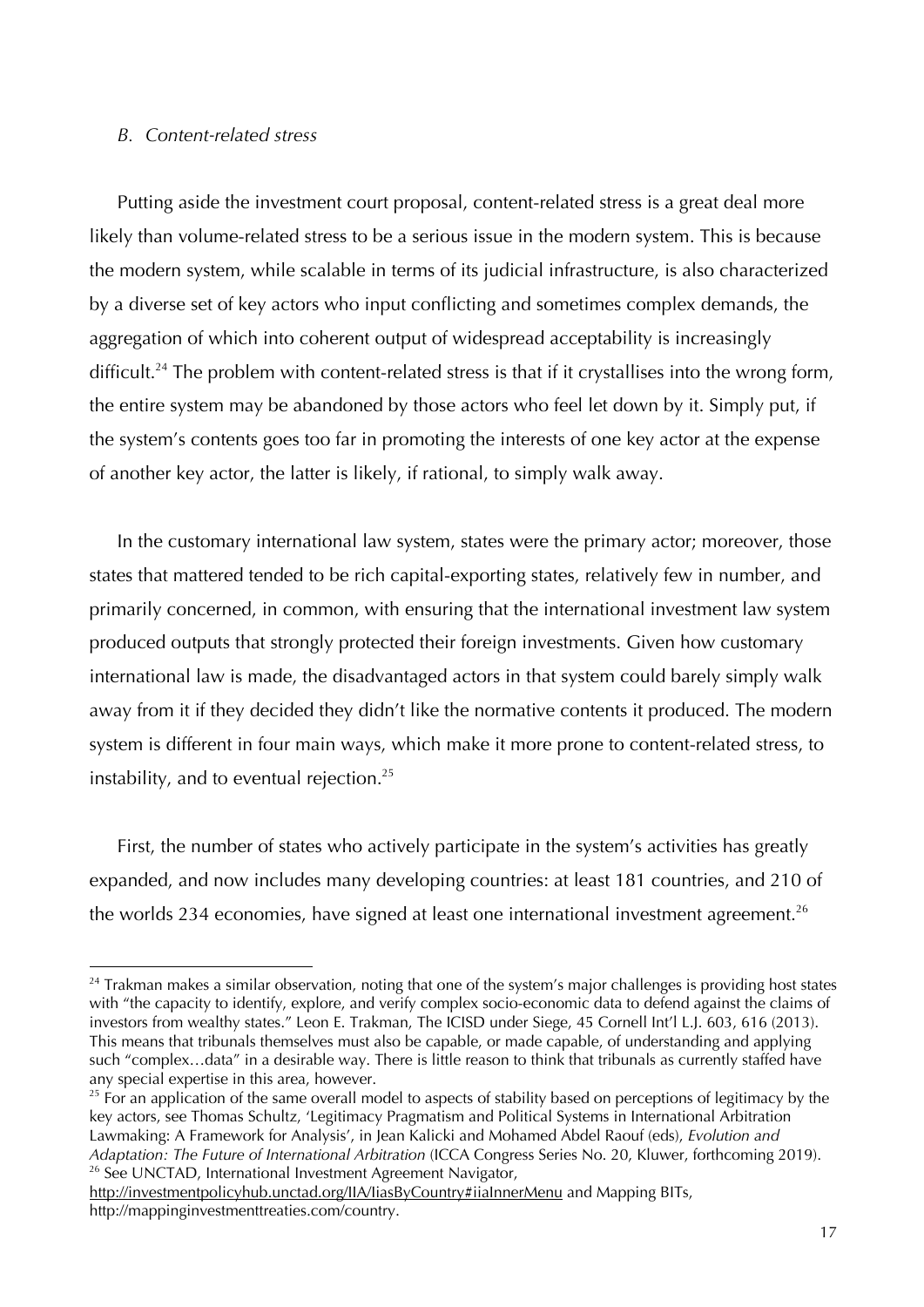Government of these countries should, rationally, favour systemic outputs that preserve a greater degree of policy sovereignty since they tend to be rather capital importers than exporters. Their interests in the system thus diverge from those of the world's great capital exporters. If the old system was quite imperialistic in that those dominating countries that exported their capital also exported their norms about when and how such capital was protected, the modern system is at least formally somewhat more inclusive. To be sure, the content-related stress created by the diversity of demands now placed on the system, though technically indeed a stress, is to be welcomed the same way it is welcome that a domestic democratic system exhibits more political colours than just one.

But, regrettably, one may doubt how much exactly the demands of developing countries and capital importers—or perhaps rather the demands that these countries should rationally make—have so far fed into the system: renegotiated BITs typically do not make room for more policy sovereignty than before.<sup>27</sup> Path dependency may explain much of this underreaction by the system to the newly-understood interests of capital importing states: it seems likely that treaty negotiators find it difficult to break free from a certain way of thinking inherited from the most powerful players of the past.<sup>28</sup> Those who shaped the system in the early stages largely locked it into a given intellectual universe: the modern system isn't so different from the old intellectually, in regard to 'the right way to do things'. This would explain why current inputs into the system are so suboptimal from the perspective of the system's new participants.

Second, the system's most important actors—the major capital-exporting states, such as the United States, Canada, and Germany—have begun in recent years to experience the

 $^{27}$  Tomer Broude, Yoram Haftel, and Alexander Thompson, 'Legitimation Through Renegotiation: Do States Seek More Regulatory Space in Their BITs?' in D. Behn, O.K. Fauchald, and M. Langford (eds), *The Legitimacy of Investment Arbitration: Empirical Perspectives*, CUP 2018, forthcoming: "Based on an original data set comprised of 161 renegotiated agreements, we find that states have not made a systematic effort over the years to recalibrate their BITs for the purpose of preserving more regulatory space." See also Alec Stone Sweet, Michael Yunsuck Chung, and Adam Saltzman, 'Arbitral Lawmaking and State Power: An Empirical Analysis of Investor–State Arbitration' 8 *Journal of International Dispute Settlement* 579 (2017).

<sup>&</sup>lt;sup>28</sup> Wolfgang Alschner, 'Locked in Language: Historical Sociology and the Path Dependency of Investment Treaty Design' in Moshe Hirsch and Andrew Lang (eds)., *Research Handbook on the Sociology of International Law* (Edward Elgar, forthcoming): "path dependency [caused by efficiency considerations, sociological forces and cognitive biases] has prevented adaptations of superior treaty design alternatives and instead geared negotiators into reproducing or refining the [usual standards]. Differently put, negotiators have become locked in language." It is, of course, not in language per se that they are locked, but in the ideas and intellectual horizons that language expresses.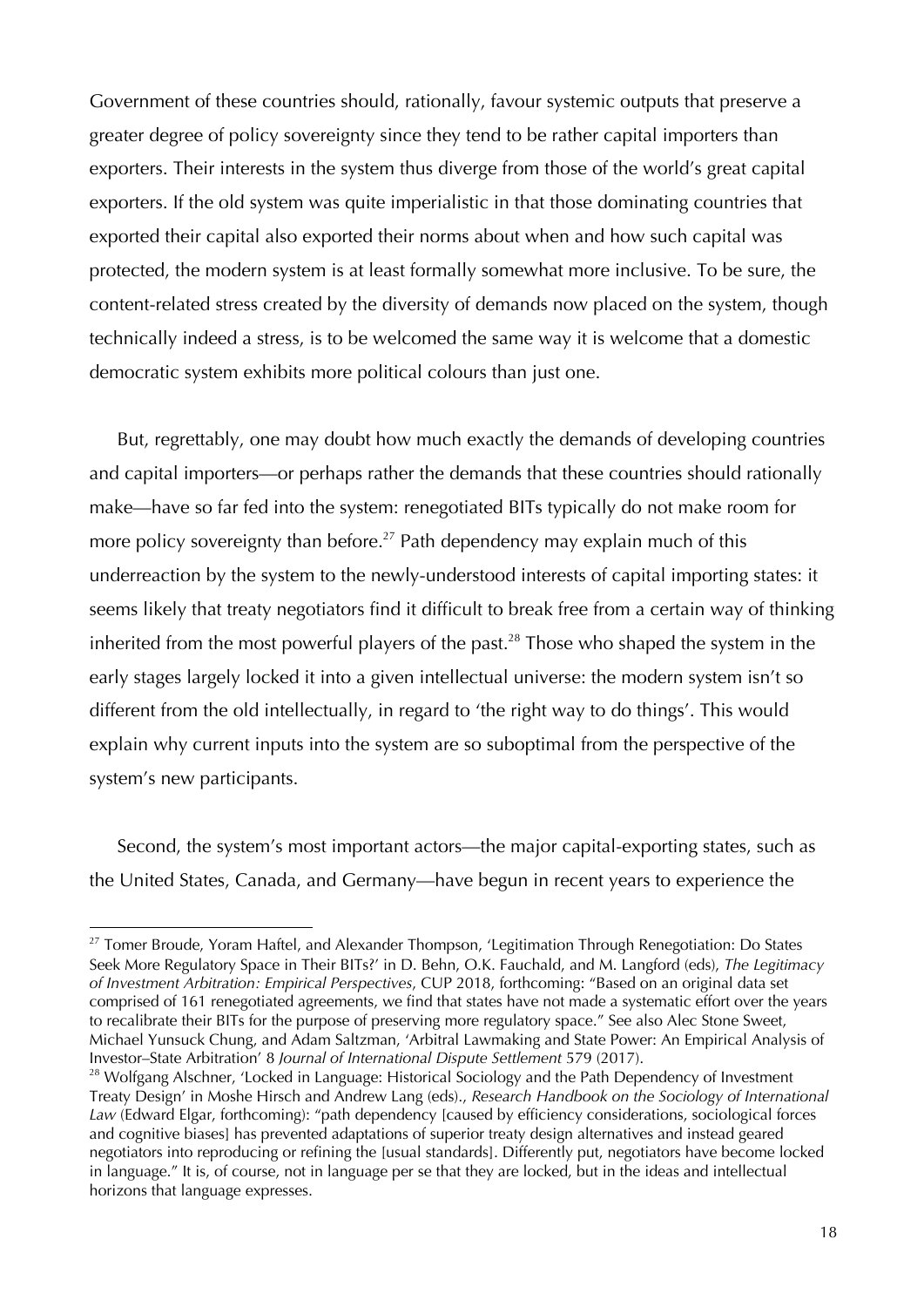system's outputs *as capital importers*. This experience—of being sued by foreign investors under international investment law—seems to have caused those countries to begin to rethink whether the system's outputs should reflect such a pro-investor orientation: generally speaking, governments seem to only really question the benefits and legitimacy of investment treaties and their contents, or indeed even their legal and political consequences, when they have been bitten by an investment arbitration.<sup>29</sup>

Then again, some traditionally capital-importing countries, and China in particular, now seem quite content with the status quo as they are becoming ever more capital-exporting countries: the greater the rise of their FDI outflows, the more they insist on maintaining the current state of affairs.<sup>30</sup> In other words, as states realize what the consequences of the investment regime are for them, they tend or should tend to change their input into the system, unless their own interests happen to evolve and become more aligned with the system's output: some governments, bowing to the then major capital-exporting states, probably signed investment agreements which did not further their interest much at the time of signing, not realizing what they were doing, $31$  but now insist on keeping them as the treaties turn out to be in their new, current interests. Roughly simplified, the targets of the imperialism of old are now the protectors of the system it produced.

Third, investors have increasingly used the system to make complex claims of mistreatment that raise sensitive political questions. In the earlier era, investment arbitration was primarily contract-based, and often involved blatant, expropriatory violations of the basic principle of *pacta sunt servanda*. While disputes over state breaches of contract can obviously raise important issues of public policy (such as, for example, the extent to which obligations might survive transitions from autocracy to democracy; or the extent to which obligations might be re-adjusted in light of other radically changed circumstances), expropriatory breaches of contract are often successfully and uncontroversially resolved by

<sup>29</sup> Yoram Haftel and Alexander Thompson, 'When Do States Renegotiate Investment Agreements? The Impact of Arbitration' 13 *Review of International Organizations* 25 (2018): "states renegotiate when they learn new information about the legal and political consequences of their treaty commitments, and … such learning is most likely to take place when states are involved in investor-state dispute settlement cases."

<sup>30</sup> Yoram Haftel, 'BRICS and the Global Investment Regime', in Soo Yeon Kim (ed.), *BRICs and the Global Economy*, World Scientific Publishing, 2018, forthcoming.

<sup>&</sup>lt;sup>31</sup> Lauge N. Skovgaard Poulsen and Emma Aisbett, 'Diplomats Want Treaties: Diplomatic Agendas and Perks in the Investment Regime' 7 *Journal of International Dispute Settlement* 72 (2016).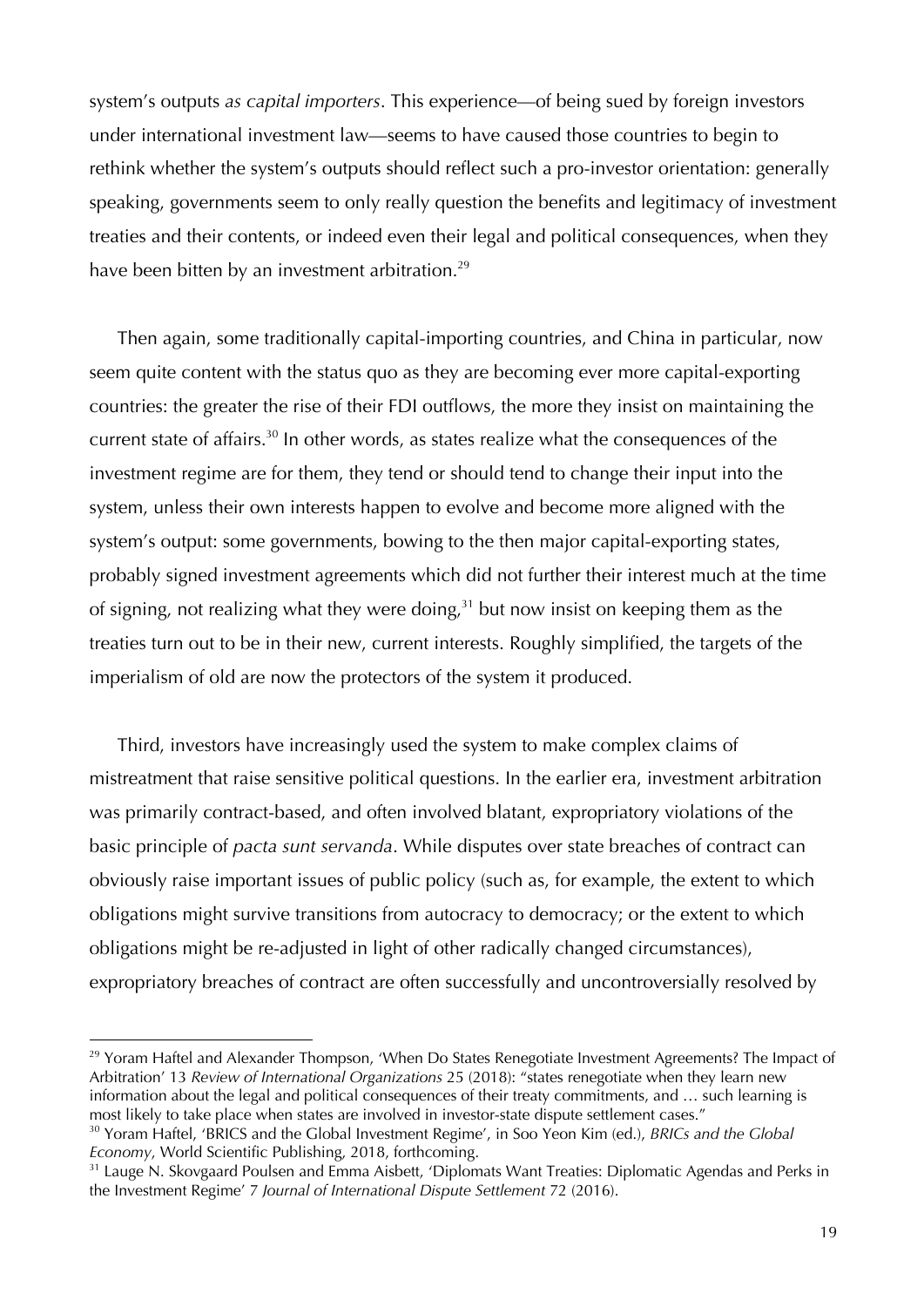application of the relatively simple principle that formal and specific state promises should almost always be kept. $32$ 

In contrast, in the modern era investors have begun to use the investment law system to demand protections that go well beyond damages for breach of contract; in particular, they have demanded, and often obtained, the recognition of expansive conceptions of fair and equitable treatment and indirect expropriation—the two key vehicles of investor-right agendas—that would allow them to challenge public-interested government policies that fail to live up to high standards of substantive and procedural due process.<sup>33</sup> Investors making these kinds of demands have used the investment law system to challenge anti-smoking measures,  $34$  the phase-out of nuclear energy production,  $35$  and the reversal of controversial public water utility privatizations.<sup>36</sup> These demands effectively ask the system—and particularly its tribunals—to play a role that looks suspiciously political and public, rather than purely legal and private. Tribunals are tasked not with quietly settling discrete, selfcontained disputes on the basis of generally uncontested legal principles, but of deciding in a public forum, and on the basis of vague standards and balancing tests, matters of international political economy, limits of state sovereignty, the admissibility of a wide array of public policies, and all manner of policy-tinged disputes that legitimately interest society at large.

Fourth, as the system's outputs have become more politically salient, actors formally outside of the traditional system have fought to obtain a seat at the system's table. That fight has been partially successful, on two main fronts: transparency and participation.

<sup>32</sup> Jason Webb Yackee, *Pacta Sunt Servanda in the Era before Bilateral Investment Treaties: Myth & Reality*, 32 Fordham Int'l L. J. 1550 (2009).

<sup>33</sup> See e.g. M. Sornarajah, *Resistance and Change in the International Law on Foreign Investment* (CUP 2015) 191ff, 246ff and benedict Kingsbury and Stephan Schill, 'Investor-State Arbitration as Governance: Fair and Equitable Treatment, Proportionality, and the Emerging Global Administrative Law' in *ICCA Congress Series 14* (Kluwer 2009) 5.

<sup>&</sup>lt;sup>34</sup> Sergio Puig, Tobacco Litigation in International Courts, 57 Harv. Int<sup>1</sup>l L.J. 383 (2016).

<sup>&</sup>lt;sup>35</sup> Valentina Vadi, Energy Security v. Public Health: Nuclear Energy in International Investment Law and Arbitration, 47 Geo. J. Int'l L. 1069 (2016).

<sup>&</sup>lt;sup>36</sup> Julien Chaisse & Marine Polo, Globalization of Water Privatization: Ramifications of Investor-State Disputes in the Blue Gold Economy, 38 B. C. Int'l & Comp. L. Rev. 1 (2015).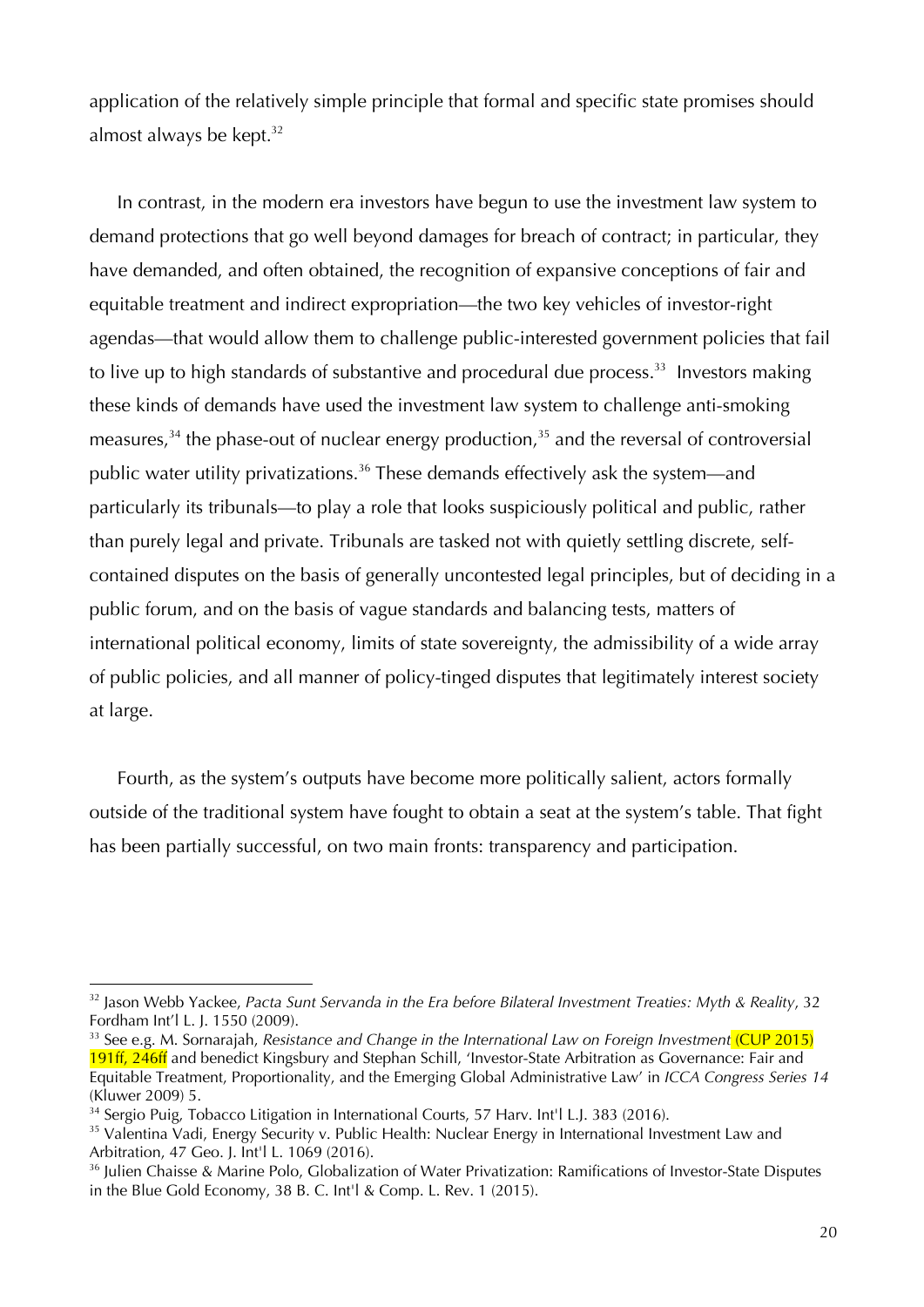On the first (i.e. transparency), system practice and system rules increasingly allow outsiders to attend tribunal proceedings and to have access to tribunal awards.<sup>37</sup> What was previously a "secret" (or at least confidential) process now largely takes place in the open. Moreover, NGOs highly critical of international investment law's pro-investment orientation have succeeded in gaining the right to participate in investment-treaty litigation through the submission *amicus curiae*-type memoranda. In the sense of Easton's model, they have successfully challenged the "gatekeeping" function of the system's traditional actors (primarily, states and investors) who insisted that only they should have the right to formally input demands into the system by virtue of their status as parties to essentially private legal  $disputes.<sup>38</sup>$ 

The right to participate means that the "public"—as represented by NGOs, and, occasionally, by motivated individuals—is now in a position to directly place demands (in the form of legal arguments) before an investment treaty tribunal. Those demands are likely to complicate the tribunal's task by presenting demands that the Parties proper—the host state government and the investor—have failed to present and may not want presented. The NGO's point of view may diverge from state and investor preferences as to how a particular dispute should be resolved, and may thus add another "interest" that the tribunal must try to balance and address, complicating the tribunal's tasks. Moreover, NGOs are likely to urge tribunals to take into consideration the larger social implications of their decisions, further pushing tribunals away from pure law-based adjudication (if there is such a thing) into the more sensitive arena of policy-making.

NGO success in prying open the tribunal process has also been accompanied by successful moves to open up the *investment treaty-making process* itself to public participation.<sup>39</sup> While the treaties are still largely negotiated in secret by close-lipped diplomats, the EU administered a novel "public consultation" on its nascent investment-

 $37$  On this move toward greater transparency, see Stephan W. Schill, Five Times Transparency in International Investment Law, 15 J. World Investment &Trade 363 (2014).

<sup>&</sup>lt;sup>38</sup> In Easton's theory, some measure of successful gatekeeping is essential to preventing excess demands from being placed upon the system. Easton [1965], 90. Note however that NGOs do not have an absolute right to participate as friends of the court. Rather, tribunals have been given the discretion to allow non-party submissions if the tribunal views such submissions as likely to be helpful.

<sup>&</sup>lt;sup>39</sup> Esmé Shirlow, 'Three Manifestations of Transparency in International Investment Law: A Story of Sources, Stakeholders and Structures' 73 Goettingen Journal of International Law 73 (2017).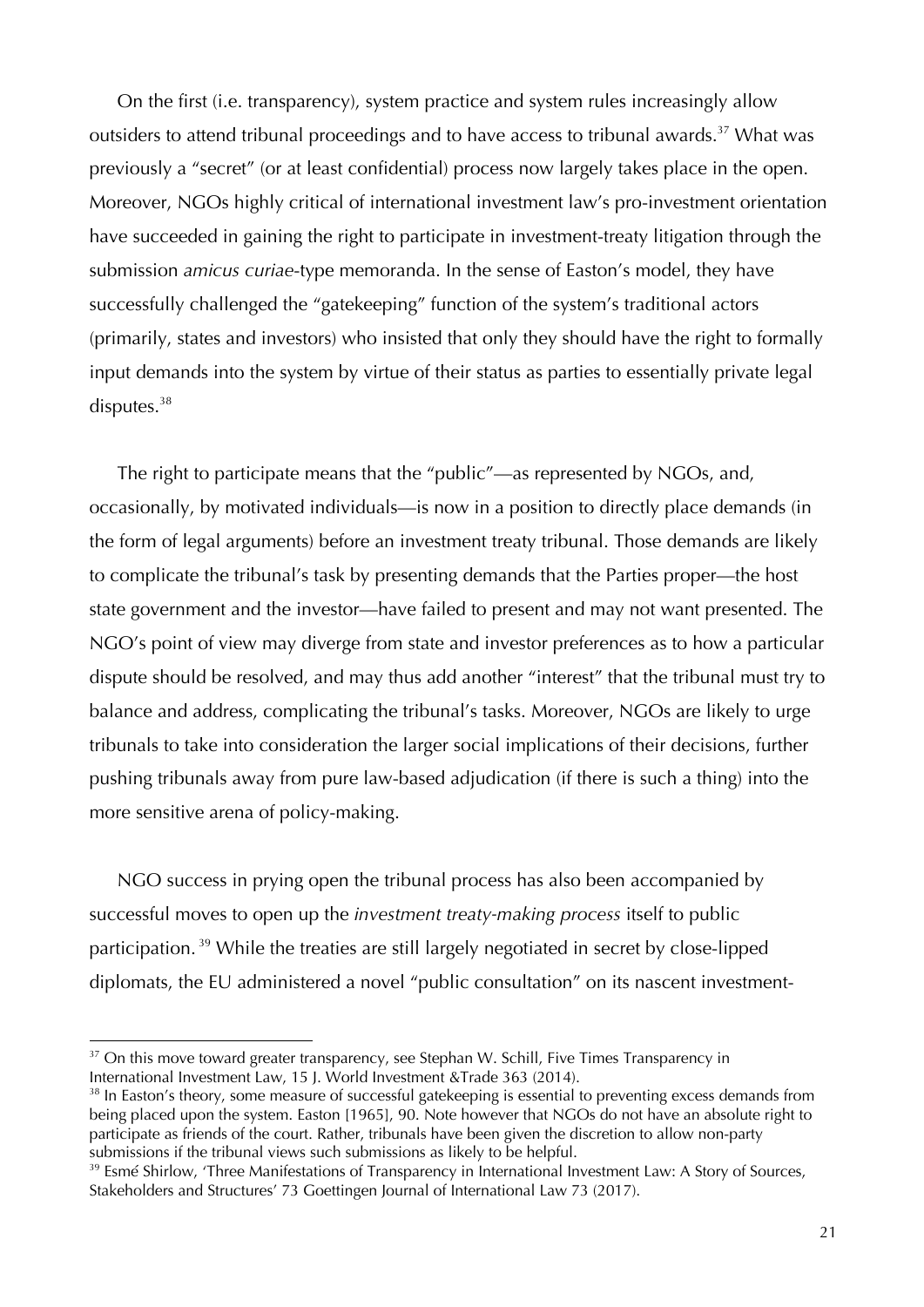treaty policy, inviting the public at large to submit written comments in response to a set of questions concerning a proposed EU approach to investment protection.<sup>40</sup> The result was a deluge of comments (nearly 150,000, almost all submitted collectively through NGOs) indicating deep divisions in public opinion about the proper contours of the EU investment law agenda. The extent to which the consultation process has impacted the evolution of EU policy is unclear, but the point for our purposes is that this type of public consultation risks even further complexifying the set of demands placed upon the international investment law system, as it presents the system with a multitude of unfiltered and disaggregated views as to what values the system should produce, and of how it should produce them. While such public comments are obviously not *direct* inputs into the system, they have the possibility of filtering into the system through states, whose own demands on the system will increasingly need to balance as best they can the competing demands of "the public" for a system that outputs pro-policy-space rules and of business interests for a system that prioritizes "protection" in the form of restrictions on policy space.

Greater transparency and participation are often presented in the investment law literature as reforms of obvious good effect, serving both to build support for the system (by showing that international investment law is not the product of an evil, scheming cabal) and also to hold those who create it accountable to the *demos*. In that vision, transparency and participation promote system outputs that are, or will be, an equilibrated and widely tolerated set of international investment rules that reflects and maintains an acceptable balance between investor rights to property and state rights to regulate.

But a political-systems approach suggests an offsetting if not opposite view of greater transparency and participation as potentially serving to augment, rather than to mitigate, system stress. We have suggested above that as more and more actors win the right to have a say—that is, to place demands in the system—the basic task of the system—to filter, aggregate, reject, and reconcile those conflicting demands into acceptable outputs—risks becoming significantly more difficult to perform. Increased transparency is surely driving demands by actors formerly outside of the system to be allowed to play a more insider role:

<sup>40</sup> European Commission Staff Working Document, "Report: Online public consultation on investment protection and investor-to-state dispute settlement (ISDS) in the Transatlantic Trade and Investment Partnership Agreement (TTIP)", Jan. 13, 2015.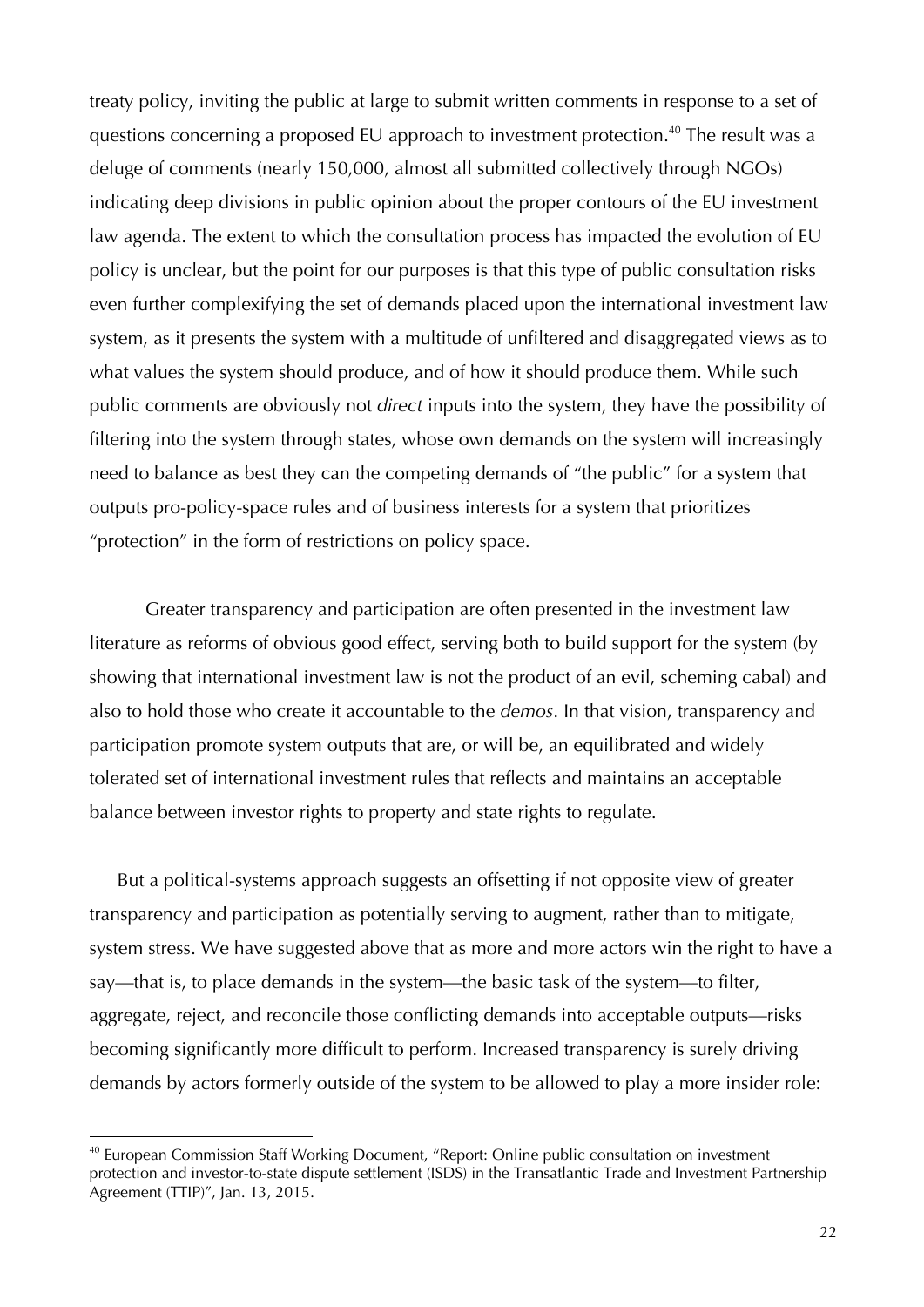the more "the public" is aware of ability of the system to authoritatively allocate investmentrelated values, the more it sees an interest in having a seat at the table.

Somewhat differently, though also problematically, increased transparency may actually rigidify the system, making it *less* responsive to demands for change, and making the stakes involved in single allocative decisions especially high. As Stephan Schill puts it,

Transparency not only serves to control the governance function of investor-state arbitration, but reinforces it. Transparency is not only a condition for allowing better accountability of treaty-makers and dispute-resolvers and hence an instrument to constrain the exercise of public authority in international investment relations. It also is an instrument that furthers the governance function of investment treaty arbitration. After all, more transparent arbitral decisions mean more precedent and more impact of those decisions on future behavior of arbitral tribunals, states and investors.<sup>41</sup>

Greater transparency of system outputs transforms those outputs even more from discrete acts resolving particular disputes into authoritative allocations not just of the case of the day, but of future cases. Once awards are made public, they are more likely to be of public significance, precisely because they enunciate a general rule that claims the authority, even implicitly, to restrict the bounds of how similar disputes must be resolved in the future. Transparency thus serves not simply to make what's at stake in international investment law more obvious; it serves to make what's at stake in each discrete investment arbitration even more important.

In that way, greater transparency may worsen system stress both by giving various factions a focal point around which to challenge and defend the system's outputs, but also by making the outcomes of those struggles much more worth fighting about. And once those struggles are "won" by a particular faction, the victory may become ossified, embedded as it is in a difficult-to-change regime of multilateral treaty text and arbitral jurisprudence that, once unleashed, is difficult to recall.

<sup>41</sup> Schill, *supra* note 37, at 364 n. 5.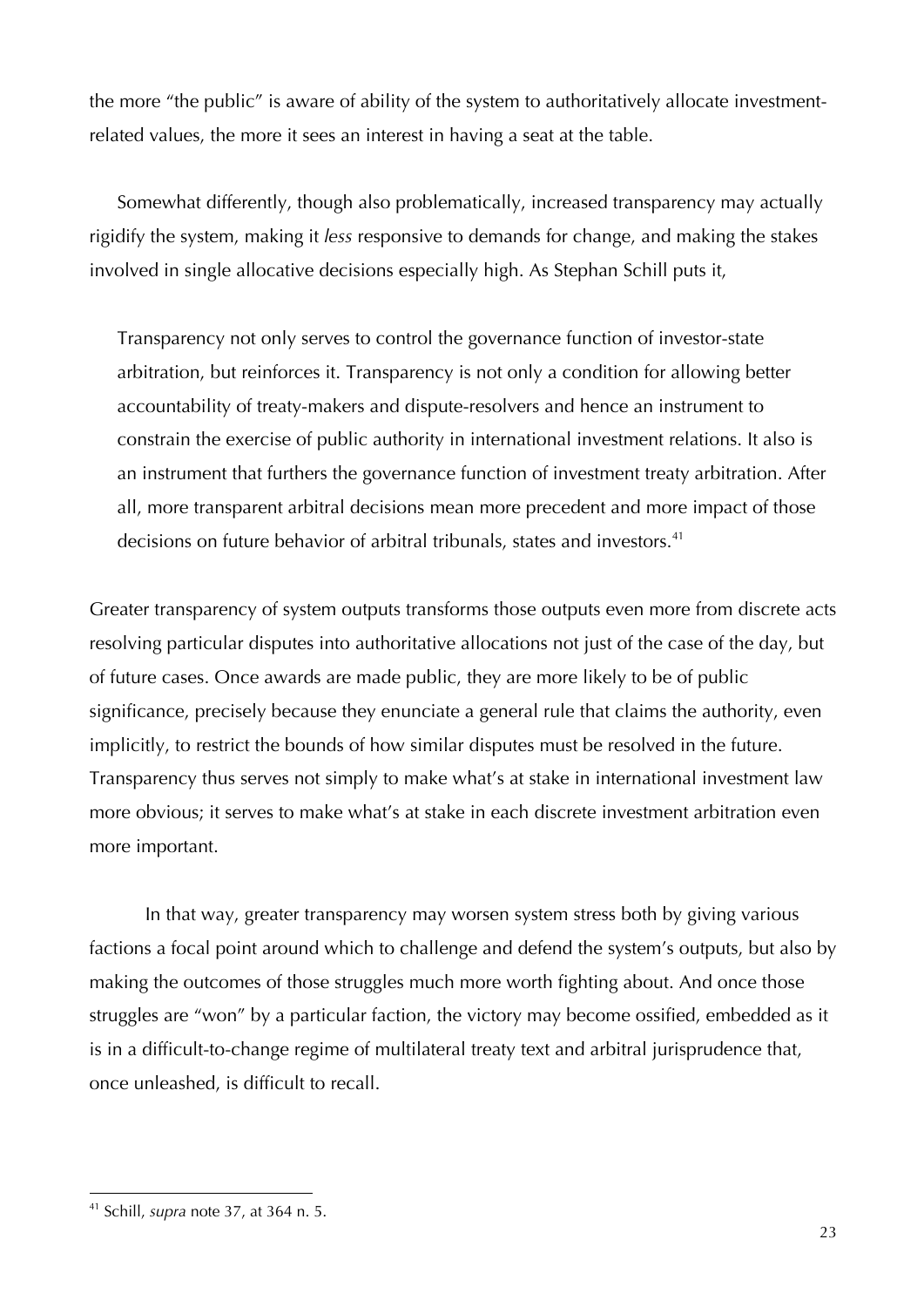If that admittedly and perhaps unrealistically pessimistic vision comes to pass, the result is likely to be the abandonment of the system, perhaps akin to what Laurence Helfer calls "regime shift",<sup>42</sup> and characterized by, in Eastonian terms, a withdrawal of support. What may prevent the current system from going off the rails is, in a sense, precisely that threat of exit. The system continues to depend on the willingness of states to consent to be bound by its outputs, and on the willingness of investors to initiate disputes to be resolved under its rules. Just as it takes two to dance, it takes two to arbitrate. If one of these two actors is dissatisfied for too long with the normative contents produced by the system, which would be a possible result of poorly equilibrated inputs into the system by its many actors, the dance will end. As the investment arbitration industry continues to promote transparency, thereby making the system's normative contents more readily identifiable, it may be preparing its own demise.

In this regard, what the Eastonian model suggests is that, in the long run, the investment arbitration system will either change to adapt its output to the interests of its key players, or it will lose support and be replaced by something new. Given path dependencies and the ossification of multilateral treaty texts and arbitral jurisprudence, it is not obvious that adaptation is indeed the system's most likely future.

# **III. Conclusion**

 $\overline{a}$ 

Will the international investment law system, understood as a political system, evolve in such a way that investment treaty arbitration of the future continues to exist in a form much as it exists today? Or will the system evolve, or devolve, into something quite different? Easton's theory is far from specific enough to allow us to make a confident prediction. On the other hand, the theory is useful for at least highlighting the potential for significant dynamism. Far from being a system in equilibrium—the stable solution to an iterated Prisoner's Dilemma, in Andrew Guzman's law-and-economic telling<sup>43</sup>—or a system in the midst of a teleological march toward an idealized rule of international law—the international

<sup>&</sup>lt;sup>42</sup> Laurence Helfer, Regime ShiftinL: The TRIPS Agreement and New Dynamics of International Intellectual Property Lawmaking, 29 Yale J. Int'l L. 1 (2004).

<sup>&</sup>lt;sup>43</sup> Andrew T. Guzman, Why LDCs Sign Treaties That Hurt Them: Explaining the Popularity of Bilateral Investment Treaties 38 Va. J. Int'l L. 639 (1998).